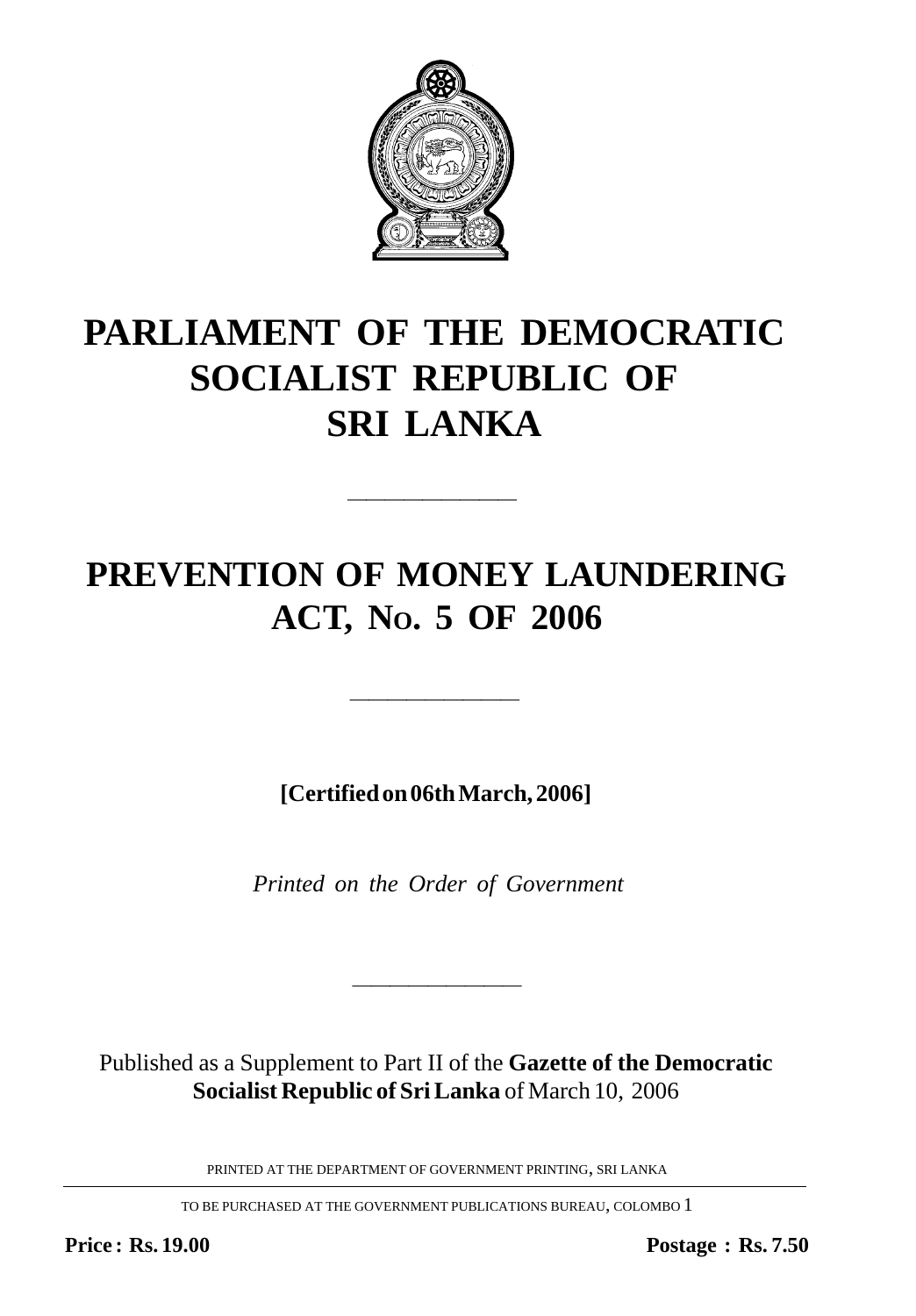[Certified on 6th March, 2006]

 $L.D. = O. 15/2005$ .

AN ACT TO PROHIBIT MONEY LAUNDERING IN SRI LANKA ; TO PROVIDE THE NECESSARY MEASURES TO COMBAT AND PREVENT MONEY LAUNDERING: AND TO PROVIDE FOR MATTERS CONNECTED THEREWITH ORINCIDENTAL THERETO.

BE it enacted by the Parliament of the Democratic Socialist Republic of Sri Lanka as follows:—

**1.** This Act may be cited as the Prevention of Money Laundering Act, No. 5 of 2006.

- **2.** The provisions of the Act shall apply in relation to—
- (*a*) a person who commits an offence under the provisions of this Act whilst being resident in Sri Lanka;
- (*b*) an Institution which is used for the commission of an offence under the provisions of this Act, which Institution is carrying on business in Sri Lanka and is either incorporated or registered in Sri Lanka or is either incorporated or registered as a branch of a bank incorporated or registered outside Sri Lanka;
- (*c*) an Act which constitutes an offence under this Act, which is committed in Sri Lanka.

## PART I

#### MONEY LAUNDERING

- **3.** (1) Any person, who—
- (*a*) engages directly or indirectly in any transaction in relation to any property which is derived or realised,

Short title and date of operation.

Applicability of the provisions of the Act.

Offence of money laundering.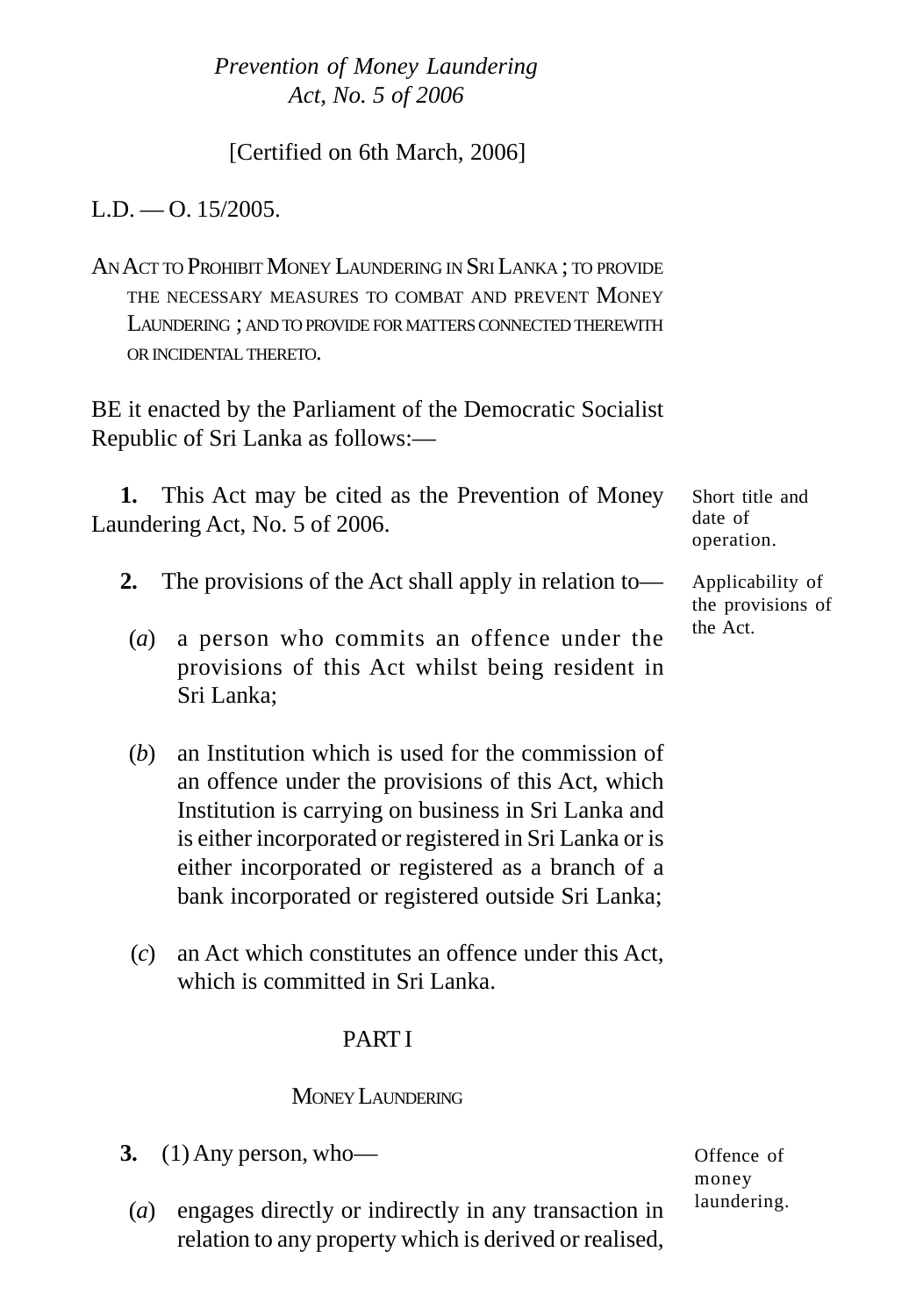directly or indirectly, from any unlawful activity or from the proceeds of any unlawful activity;

(*b*) receives, possesses, conceals, disposes of, or brings into Sri Lanka, transfers out of Sri Lanka, or invests in Sri Lanka, any property which is derived or realised, directly or indirectly, from any unlawful activity or from the proceeds of any unlawful activity,

knowing or having reason to believe that such property is derived or realised, directly or indirectly from any unlawful activity or from the proceeds of any unlawful activity, shall be guilty of the offence of money laundering and shall on conviction after trial before the High Court be liable to a fine not less than the value of the property in respect of which the offence is committed and not more than three times the value of the property in respect of which the offence is committed or to rigorous imprisonment for a period of not less than five years and not exceeding twenty years, or to both such fine and imprisonment. The assets of any person found guilty of the offence of money laundering under this section shall be liable to forfeiture in terms of Part II, of this Act.

(2) Any person who attempts or conspires to commit the offence of money laundering, or aids or abets, the commission of the offence of money laundering shall be guilty of an offence under this Act and shall be liable after trial before the High Court to be punished with the same punishment as is specified for the offence of money laundering.

In this subsection "abet" shall have the same meaning as in sections 100 and 101 of the Penal Code.

(3) For the avoidance of doubts, it is hereby declared that a conviction for the commission by the accused of the unlawful activity shall not be necessary for the proof of the offence under the provisions of this Act.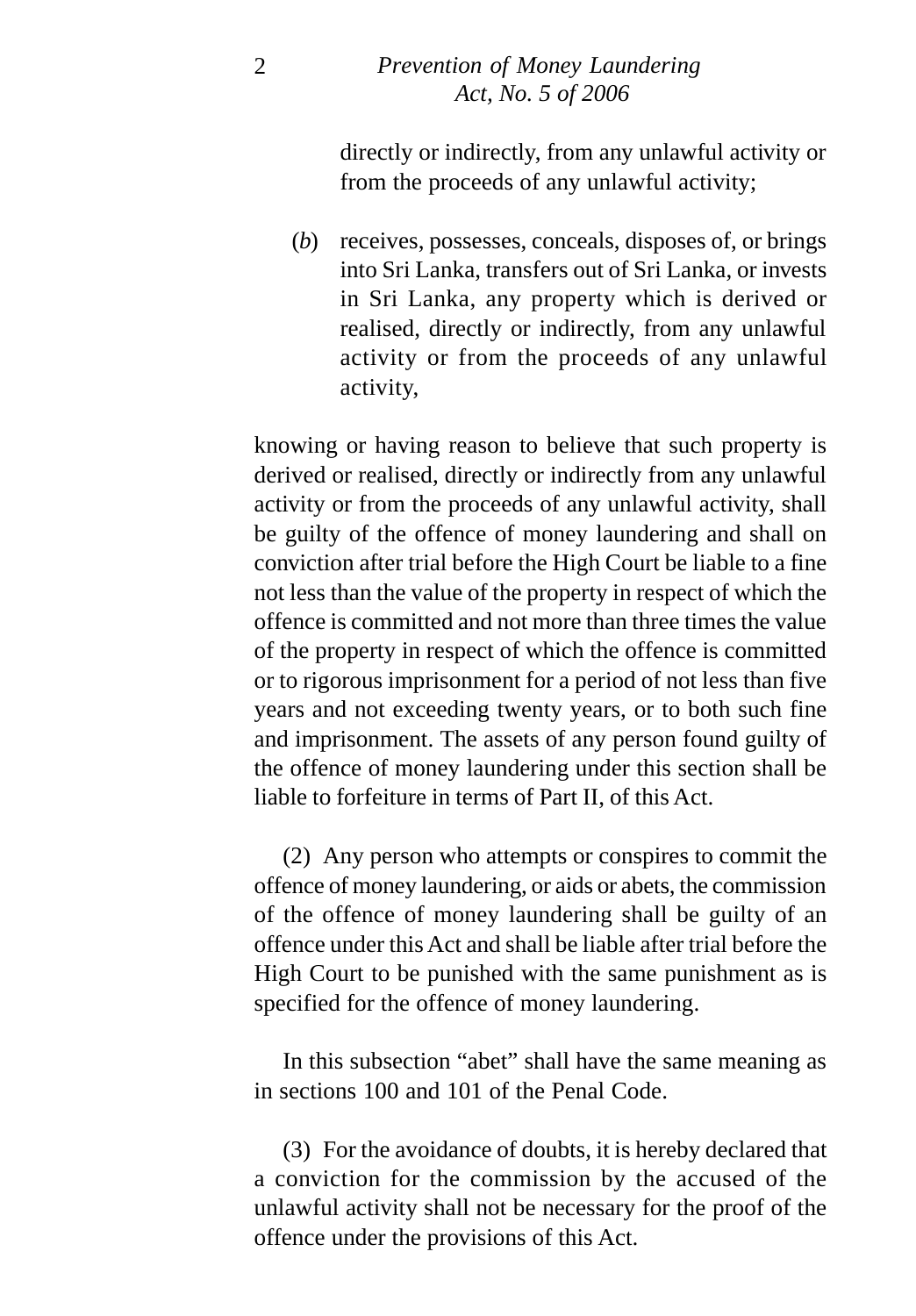**4.** For the purposes of any proceedings under this Act, it Presumption. shall be deemed until the contrary is proved, that any movable or immovable property acquired by a person has been derived or realized directly or indirectly from any unlawful activity, or are the proceeds of any unlawful activity, if such property—

- (*a*) being money, cannot be or could not have been—
	- (i) part of the known income or receipts of such person; or
	- (ii) money to which his known income or receipts has or had been converted; or
- (*b*) being property other than money, cannot be or could not have been—
	- (i) property acquired with any part of his known income or receipts; and
	- (ii) property which is or was part of his known income or receipts; and
	- (iii) property to which is any part of his known income or receipts has or had been converted.

**5.** (1) Any person who knows or has reason to believe from information or other matter obtained by him in the course of any trade, profession, business or employment carried on by such person, that any property has been derived or realised from any unlawful activity, shall disclose his knowledge or belief as soon as is practicable, to the Financial Intelligence Unit.

(2) Any person who fails to comply with the provisions of subsection (1) shall be guilty of an offence under this Act, and shall on conviction after trial before the High Court be liable to a fine not exceeding fifty thousand rupees or to imprisonment of either description for a period not exceeding six months or to both such fine and imprisonment.

Duty of certain persons to disclose knowledge or belief of acts constituting the offence of money laundering.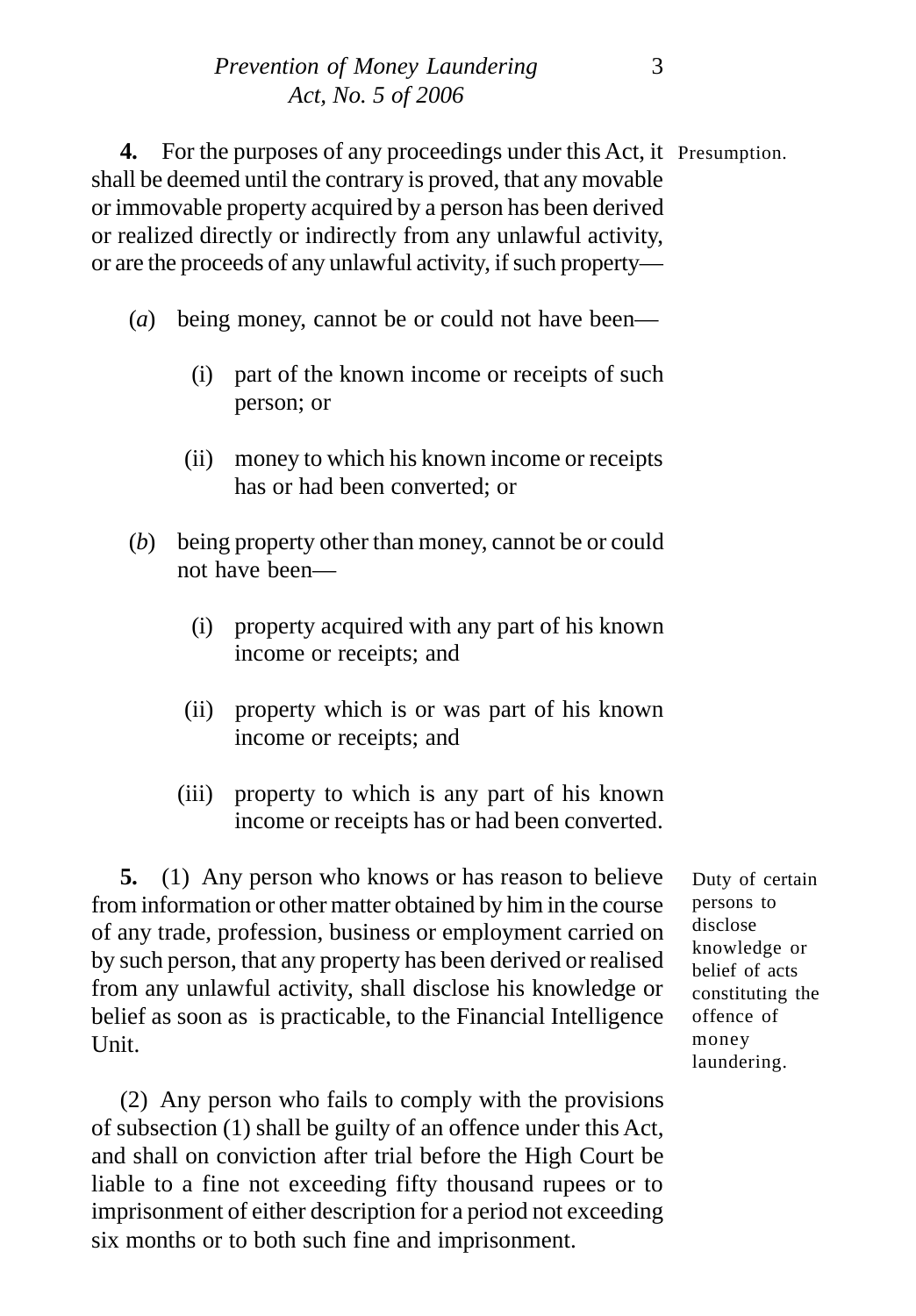(3) The disclosure by a director or officer or servant of an Institution in terms of the provisions of the Financial Transactions Reporting Act, No. 6 of 2006 of his knowledge and belief that any property has been derived or realized from any unlawful activity, shall be sufficient compliance by such director, officer or servant, of the duty imposed on him by subsection  $(1)$ .

(4) The provisions of subsection (1) shall have effect notwithstanding any obligation as to secrecy or other restriction upon the disclosure of information, imposed by any written law or otherwise, and accordingly any disclosure by any person in compliance with the provisions of subsection (1) shall be deemed not to be a contravention of such obligation or restriction.

(5) In a prosecution for an offence under subsection (2) it shall be a defence for the accused to prove to Court, on a balance of probabilities that he had reasonable grounds for not disclosing his knowledge or belief.

**6.** Any person who knows or has reason to believe that an investigation into the commission of the offence of money laundering has been, is being, or is about to be made, and who— Divulging &c. of

- (*a*) divulges, other than in the performance of his duties under this Act, that fact or other information relating to such investigation to any Court or to any other person, knowing that the investigation is likely to be prejudiced thereby; or
- (*b*) discloses, other than in the performance of his duties under this Act, the identity of the person against whom such investigation has been, is being, or is about to, be made;
- (*c*) knowingly falsifies, conceals, destroys or otherwise disposes of, or causes or permits the falsification,

information an offence.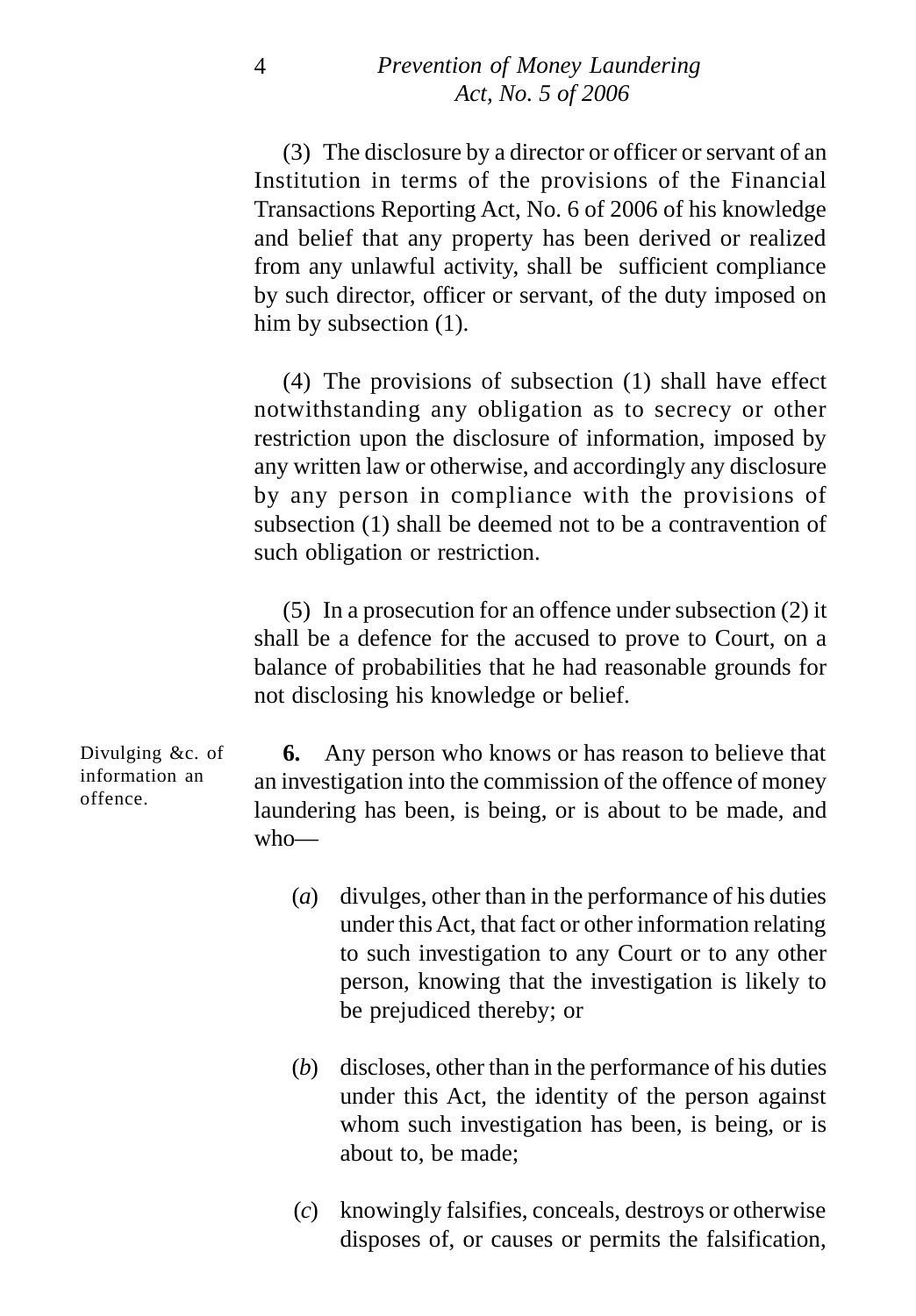concealment, destruction or disposal of, any document or material which is, or is likely to be, relevant to that investigation,

shall be guilty of an offence under this Act, and shall on conviction after trial before the High Court, be liable to a fine not exceeding fifty thousand rupees or to imprisonment of either description for a period not exceeding six months, or to both such fine and imprisonment,

## PART II

## FREEZING AND FOREEITURE OF ASSETS IN RELATION TO THE OFFENCE OF MONEY LAUNDERING

**7.** (1) A Police Officer not below the rank of Superintendent of Police or in the absence of such an officer an Assistant Superintendent of Police may, where there are reasonable grounds to believe that any person is involved in any activity relating to the offence of money laundering and it is necessary for preventing further acts being committed in relation to such offence, issue an order (hereinafter referred to as a "Freezing Order") prohibiting any transaction in relation to any account, property or investment which may have been used or which may be intended to be used in connection with such offence.

(2) The Freezing Order obtained under subsection (1) shall be issued on—

- (*a*) the person who is believed to be involved in the activity referred to subsection (1) ; and
- (*b*) on any other person or institution who or which may be required to give effect to such Order.

(3) Subject to the provisions of section 8, a Freezing Order made under subsection (1) shall be in force for a period of seven days of the making thereof.

Freezing of property.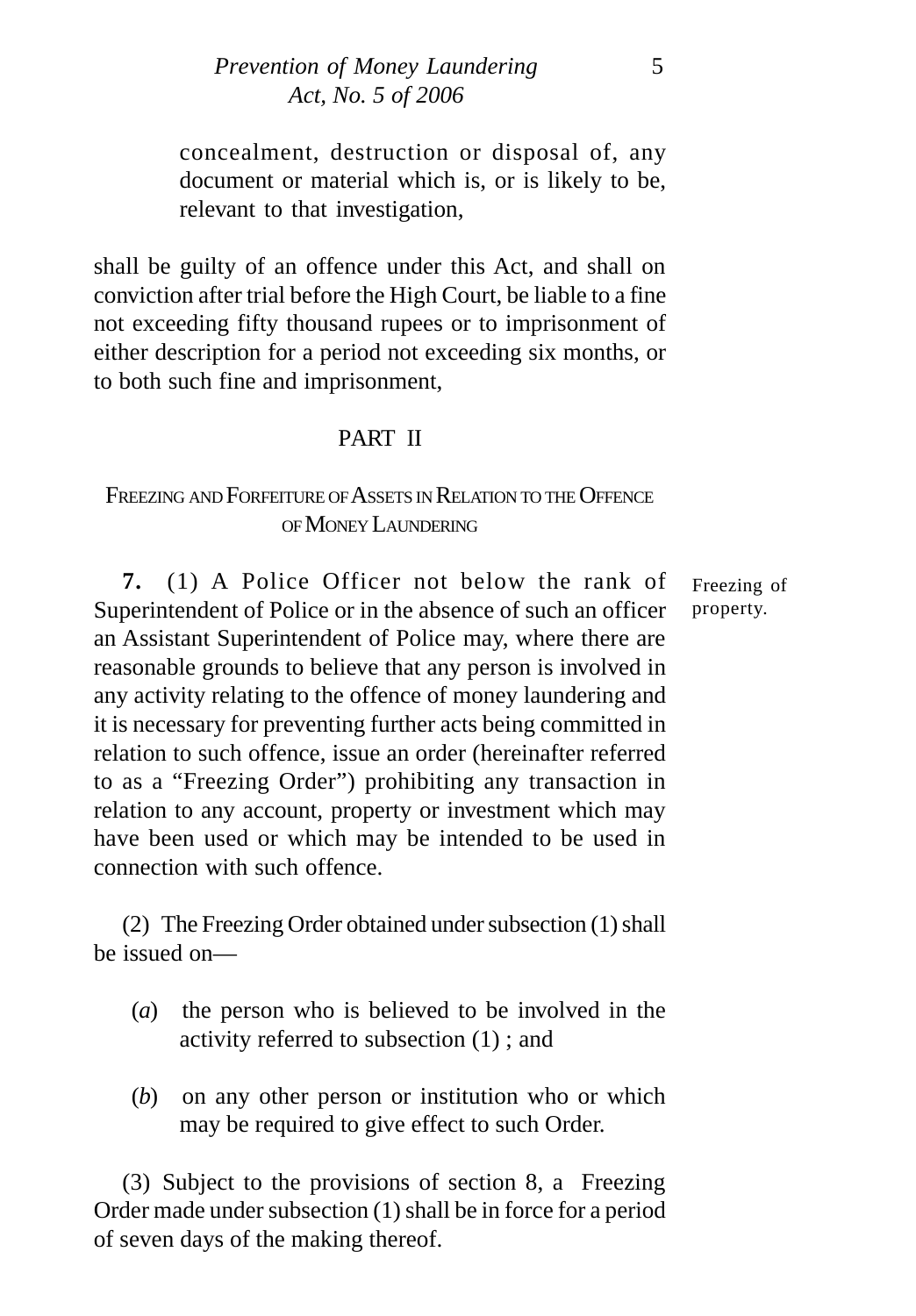(4) Any person who acts in contravention of a Freezing Order issued on him, shall be guilty of an offence and shall on conviction after trial before the High Court be liable to a fine not exceeding one hundred thousand rupees or one and a half times the value of the money in such account, property or investment which has been dealt with in contravention of the Freezing Order, whichever is higher or to imprisonment of either description for a period not exceeding one year or to both such fine and imprisonment.

**8.** (1) The Police Officer issuing the Freezing Order under the provisions of section 6 shall, with in the seven days during which such Order shall be in force, make an application to the High Court seeking confirmation of such Freezing Order and also if the circumstances so necessitate, request an extension of the original period of seven days.

(2) Where the High Court is satisfied that there are sufficient reasons for the making of such Freezing Order, the Court may confirm the Freezing Order and also grant the application made for the extension thereof for such periods as it considers necessary, subject however—

- (*a*) to any Orders which may be made under section 12; and
- (*b*) to the requirement that the maximum period of any extension so granted shall not exceed one year from the date of the making of the Freezing Order by the Police Officer :

Provided that where indictment is filed for the offence of money laundering in respect of the account, property or investment which is subject to the Freezing Order, such Freezing Order shall unless vacated by Court for reasons to be recorded, remain in force until the conclusion of the trial in respect of such offence, or where an appeal is preferred against a conviction for such offence, until the determination of the appeal.

Confirming of Freezing Order by Court.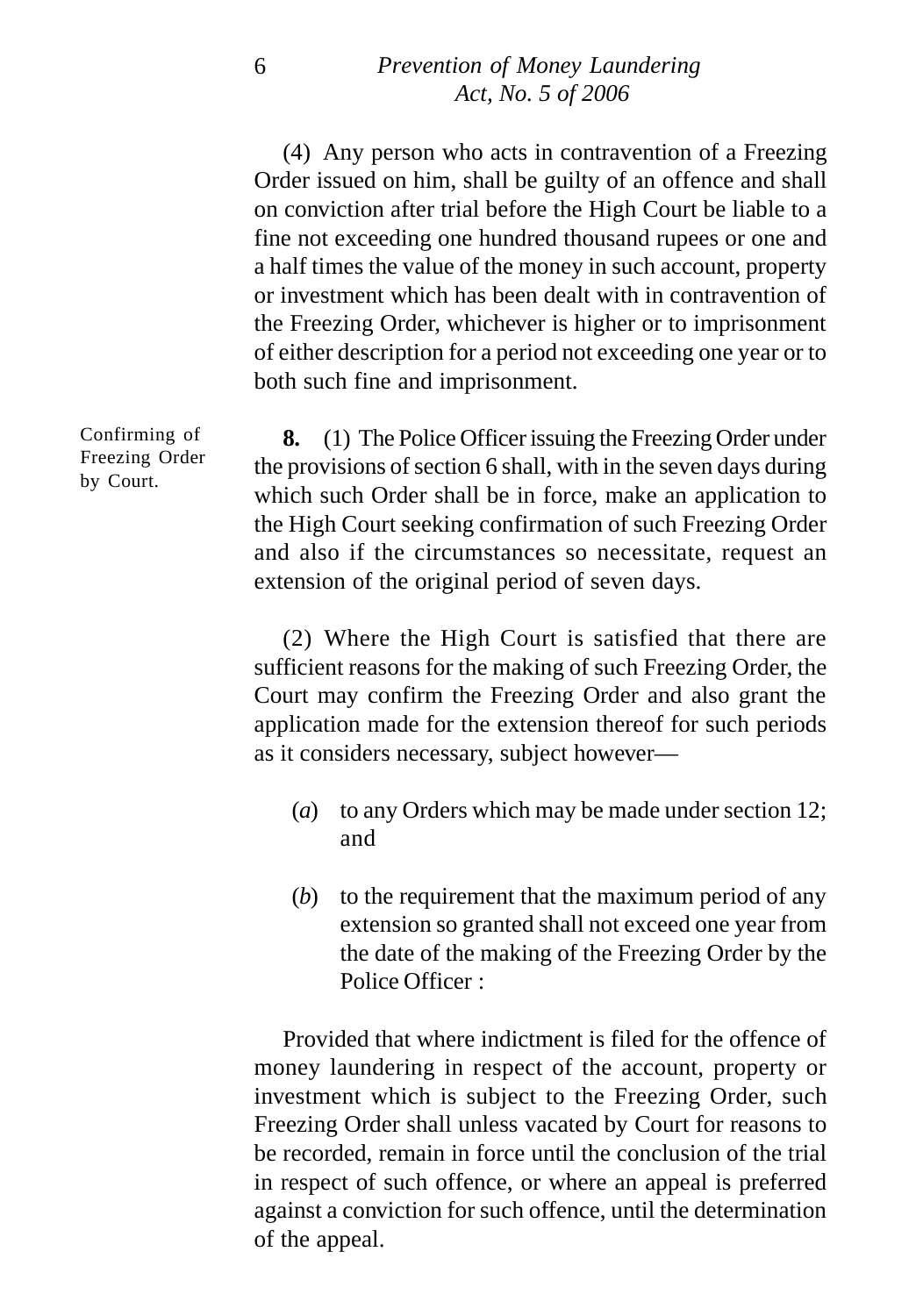(3) Where the High Court confirms a Freezing Order under subsection (2) it shall cause to be published in at least one newspaper circulating in the Sinhala, Tamil and English languages, Notice of such Order, in order to facilitate *bona fide* third parties to make application to Court in support of their claims to the account, property or investment which is subject to the Order of freezing.

**9.** No transaction shall be effected in relation to such account, property or investment while the Freezing Order is in force and any transaction so effected shall be null and void.

**10.** In confirming a Freezing Order made under section 7, the High Court may on an application made in that behalf, if it is of opinion that such an Order could damage legitimate business or other interests of any person affected thereby, and that essential transactions relating to such account, property or investment as may have been prohibited by such Freezing Order may be legitimately carried out, make order permitting the carrying on of such transactions subject to supervision by and under the direction of a person appointed in that behalf by Court or of a receiver appointed in that behalf under section 11.

**11.** Upon an application made in that behalf by a police officer not below the rank of a Superintendent of Police or in the absence of such an officer an Assistant Superintendent of Police, the High Court may appoint a Receiver to take possession of and otherwise deal with the account, property or investment which has been subjected to the Freezing Order, in accordance with such directions as may be given by Court in that behalf.

**12.** (1) Any Police Officer not below the rank of a Superintendent of Police shall take possession of, and otherwise deal with, any account, property or investment, which is subject to a Freezing Order, and the Court may on

Transactions in contravention of the Freezing Order to be null and void.

High Court to permit essential and legitimate transactions.

Appointment of a Receiver.

Property tracking and monitoring.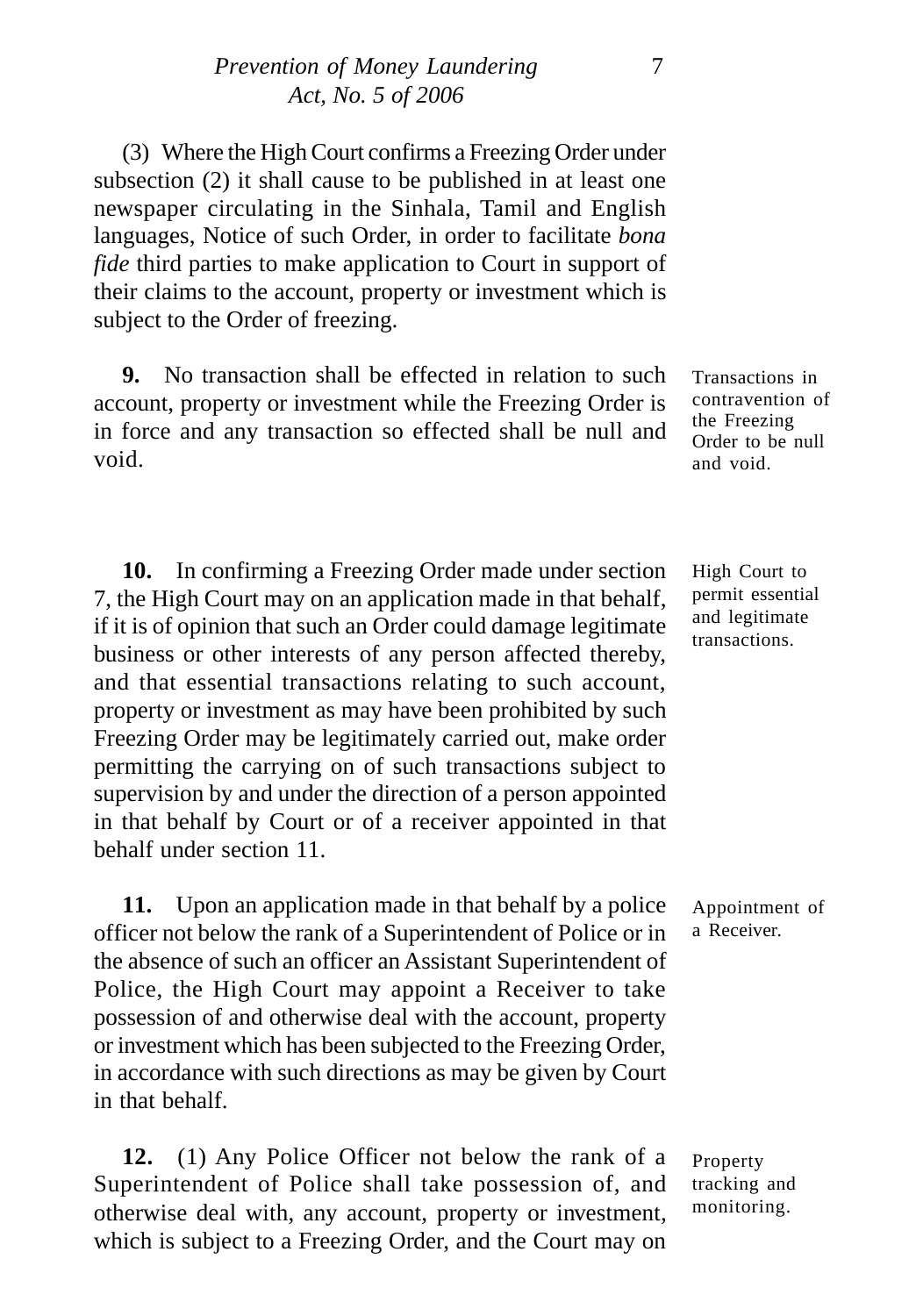application of the said Police Officer and for the purpose of determining in whom the ownership, possession or control of any property to which the Freezing Order relates, lies, Order:—

- (*a*) that any document relevant to—
	- (i) identifying, locating or quantifying that property;
	- (ii) establishing the ownership, possession or control of that property,

be delivered forthwith to the Police Officer; and

(*b*) that a named institution furnish to the Receiver all information obtained by the institution about any business transaction conducted by or for that person with the institution during such period before or after the date of the Order as the Court may direct.

(2) The Court making an Order under subsection (1) shall upon being satisfied that any person is failing to comply with, is delaying or is otherwise obstructing the execution of, an order made under subsection (1) make Order authorising the Police Officer to enter and search any premises of that person, and remove any document, material or other thing therein for the purpose of executing such Order.

(3) Upon determining in whom the ownership, possession or control of any property to which the Freezing Order relates, lies, the Police Officer shall report the same to the Court making the Freezing Order, along with all documents establishing and supporting such ownership, possession or control, as the case may be.

**13.** (1) Where a person is convicted of the offence of money laundering, the Court convicting such person shall, subject to the provision of subsections (2) make Order that any movable or immovable property of such person derived or realised, directly or indirectly from any unlawful activity, be forfeited to the State free from all encumbrances.

Forfeiture of property in relation to which offence of money laundering has been committed.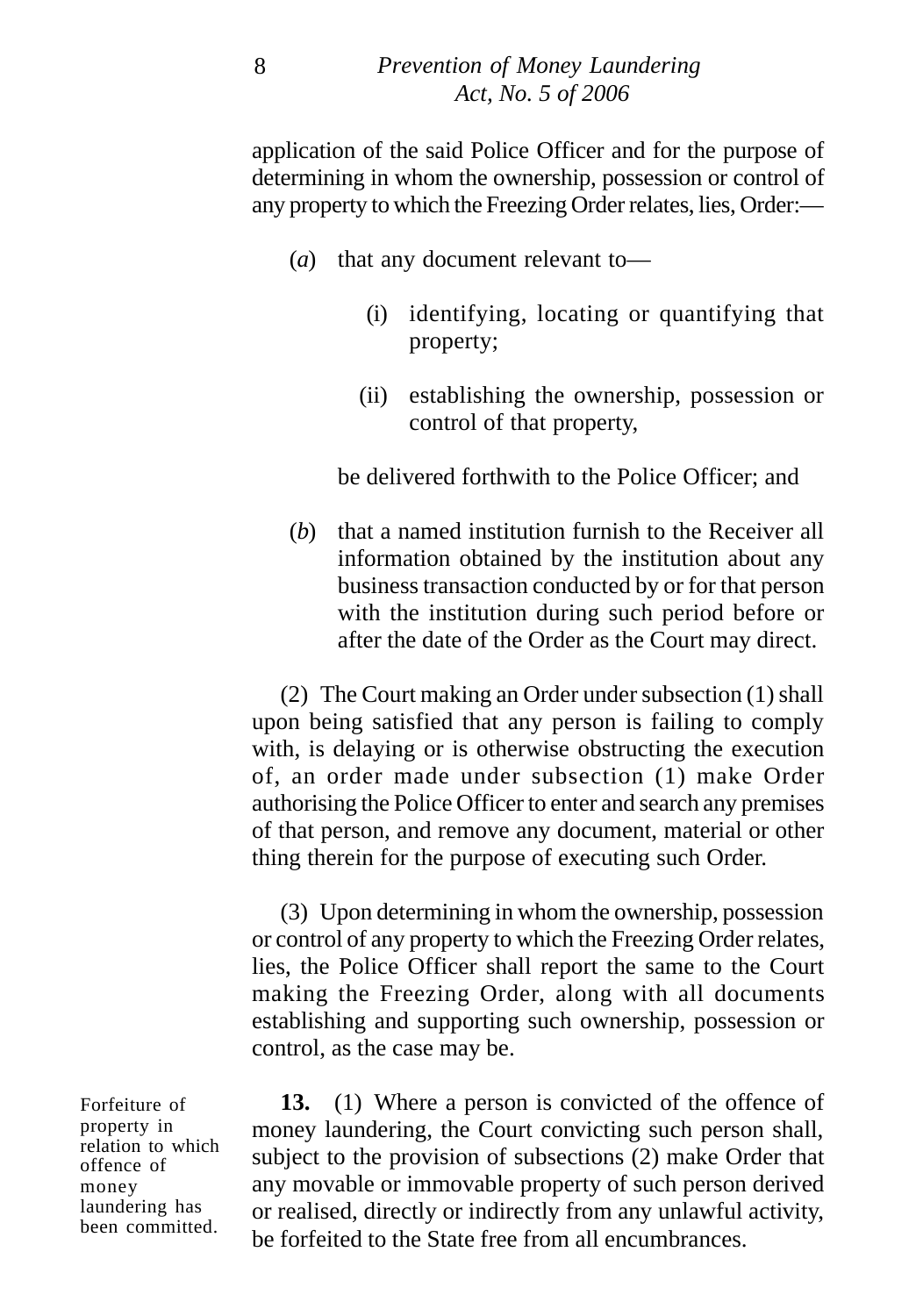(2) In determining whether an Order of forfeiture should be made under subsection (1), the Court shall be entitled to take into consideration the fact whether such an Order is likely to prejudice the rights of a *bona fide* purchaser for value or any other person who has acquired, for value, a *bona fide* interest in such property.

(3) An Order made under subsection (1) shall take effect—

- (*a*) where an appeal has been preferred to the Court of Appeal or the Supreme Court against the Order of forfeiture, upon the determination of such appeal confirming or upholding the Order of Forfeiture;
- (*b*) where no appeal has been preferred to the Court of Appeal against the Order of Forfeiture within the period allowed therefor, after the expiration of the period within which an appeal may be preferred to the Court of Appeal, against such Order of Forfeiture.

(4) For the purposes of subsection (1), the Court making the Order of Forfeiture may presume that any movable or immovable property belonging to the person convicted of the offence of money laundering, is derived or realised, directly or indirectly from any unlawful activity if such property is not commensurate with the known sources of income of such person, and the holding of which cannot be explained on a balance of probabilities, to the satisfaction of the Court.

**14.** (1) Any person affected by an Order of Forfeiture made under section 13 of this Act, may make an application to Court making the Order of Forfeiture within a period of thirty days of the making of such Order stating that he has suffered loss as a result of the making of such Order.

(2) Where an application is made under subsection (1) to the Court making the Order of Forfeiture, the Court may, upon being satisfied that the applicant has suffered loss as a result of its Order, order compensation to be paid to such person from the property forfeited.

Rights of *bona fide* claimants.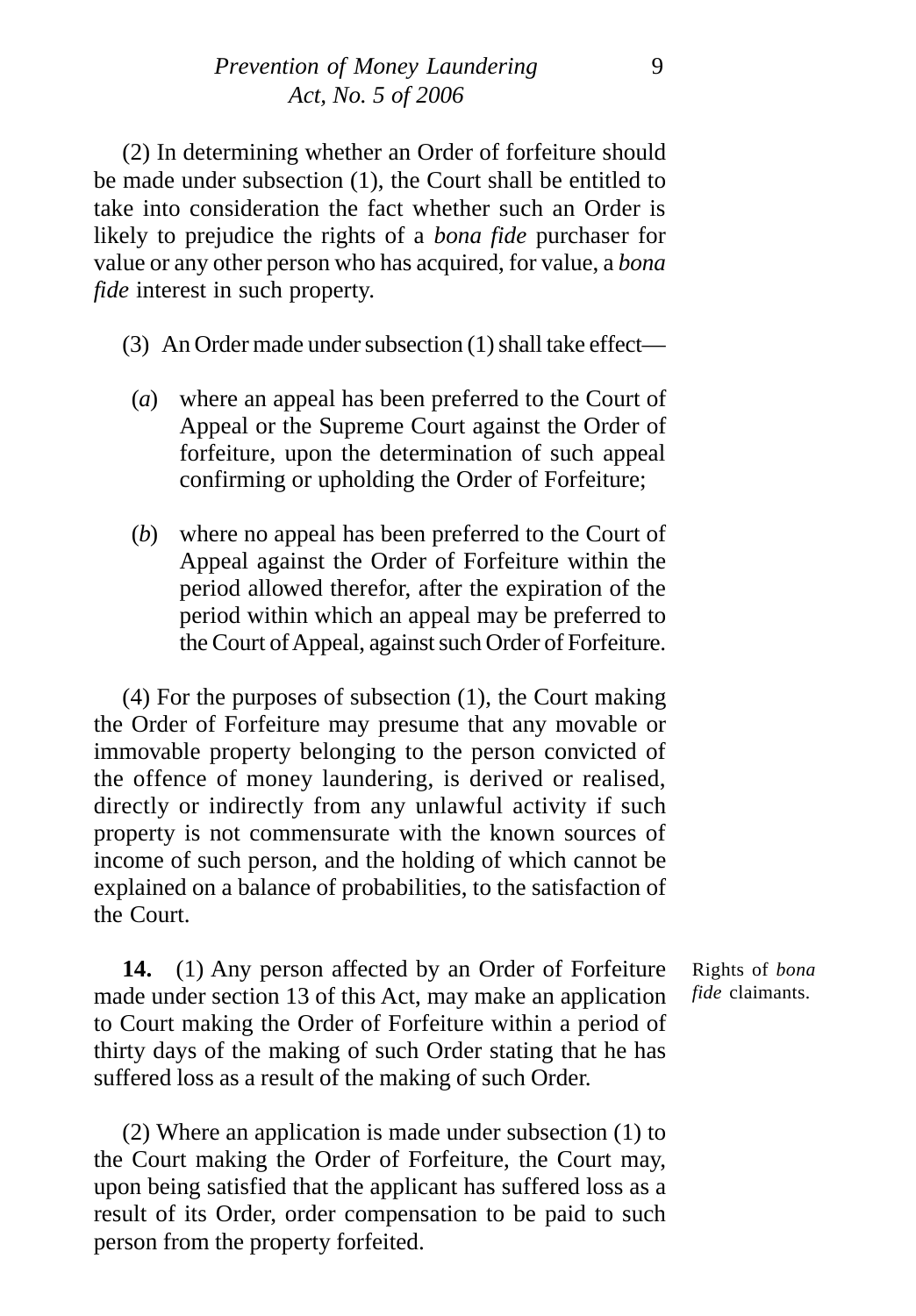Appointment of a Receiver upon confiscation.

Secrecy obligation overridden.

**15.** Where any property has been forfeited to the State under section 13 of this Act, the Court making the order of Forfeiture may, appoint a Receiver to be in charge of the property so forfeited.

**16.** The provisions of this Part of this Act shall have effect notwithstanding any obligation as to secrecy or other restriction upon the disclosure of information imposed by any written law or otherwise and accordingly any disclosure of information by any person in compliance with the provisions of this Part of this Act shall be deemed not to be a contravention of such obligation or restriction.

#### PART III

#### GENERAL

**17.** An offence under this Act shall be a cognisable and non-bailable offence, within the meaning, and for the purpose, of the Code of Criminal Procedure Act, No. 15 of 1979.

**18.** Where an offence under this Act is committed by a body of persons, then, if that body of persons is—

- (*a*) a body corporate, every director, or other officer of that body corporate; and
- (*b*) a firm, every partner of that firm; and
- (*c*) an unincorporated body other than a firm, every individual who is a member of such body and every officer of that body responsible for its management and control,

shall be guilty of an offence:

Provided however, that no such person shall be deemed to be guilty of an offence if he proves that the offence was committed without his knowledge or that he exercised all due diligence to prevent the commission of the offence.

Offences under this Act to be cognisable and non-bailable.

Offences by body of persons.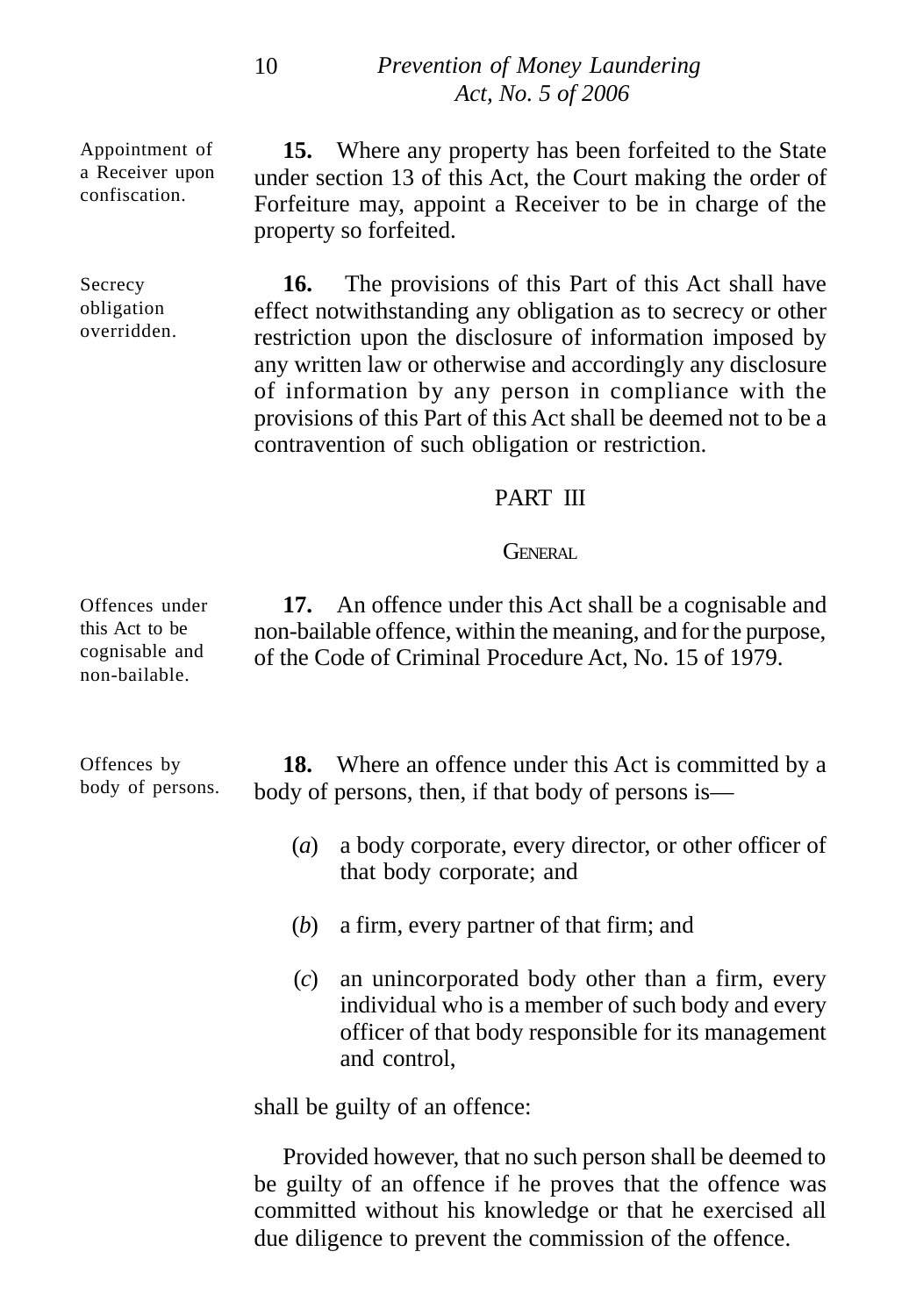- (*a*) against the Financial Intelligence Unit or any person authorised to act on behalf of the Financial Intelligence Unit for any lawful act which in good faith is done or purported to be done by the Financial Intelligence Unit or such person under this Act;
- (*b*) against an Institution or any director, officer, servant or agent of any such Institution, acting in the course of his employment or agency or any person referred to in subsection (1) of section 3, for any lawful act which in good faith is done or purported to be done by such Institution, director, officer, servant, agent or person in the performance of any duty imposed by this Act, or on the directions of the Authority.

(2) No proceedings, civil or criminal, shall be instituted in any Court or tribunal against the Financial Intelligence Unit or any person authorised to act on behalf of the Authority in respect of any report, made in good faith, by the said Financial Intelligence Unit or such person under this Act.

(3) Any expenses incurred by the Financial Intelligence Unit in any suit or prosecution brought by, or against, the said Financial Intelligence Unit or any person authorized to act on behalf of the said Financial Intelligence Unit, before any Court or tribunal in respect of any lawful act done or purported to be done by the said Financial Intelligence Unit or a person authorised to act on behalf of the said Financial Intelligence Unit, under this Act, and any costs paid to, or recovered by, the said Financial Intelligance Unit or such person in any such suit or prosecution shall be paid out of, or credited to, as the case may be, the account of the said Financial Intelligence Unit.

(4) Any expenses incurred by an Institution or officer, servant, agent or person referred to in paragraph (*b*) of subsection (1) in any suit, prosecution, brought by or against such Institution or such officer, servant, agent or person before Protection for action taken under this Act or on direction of Authority.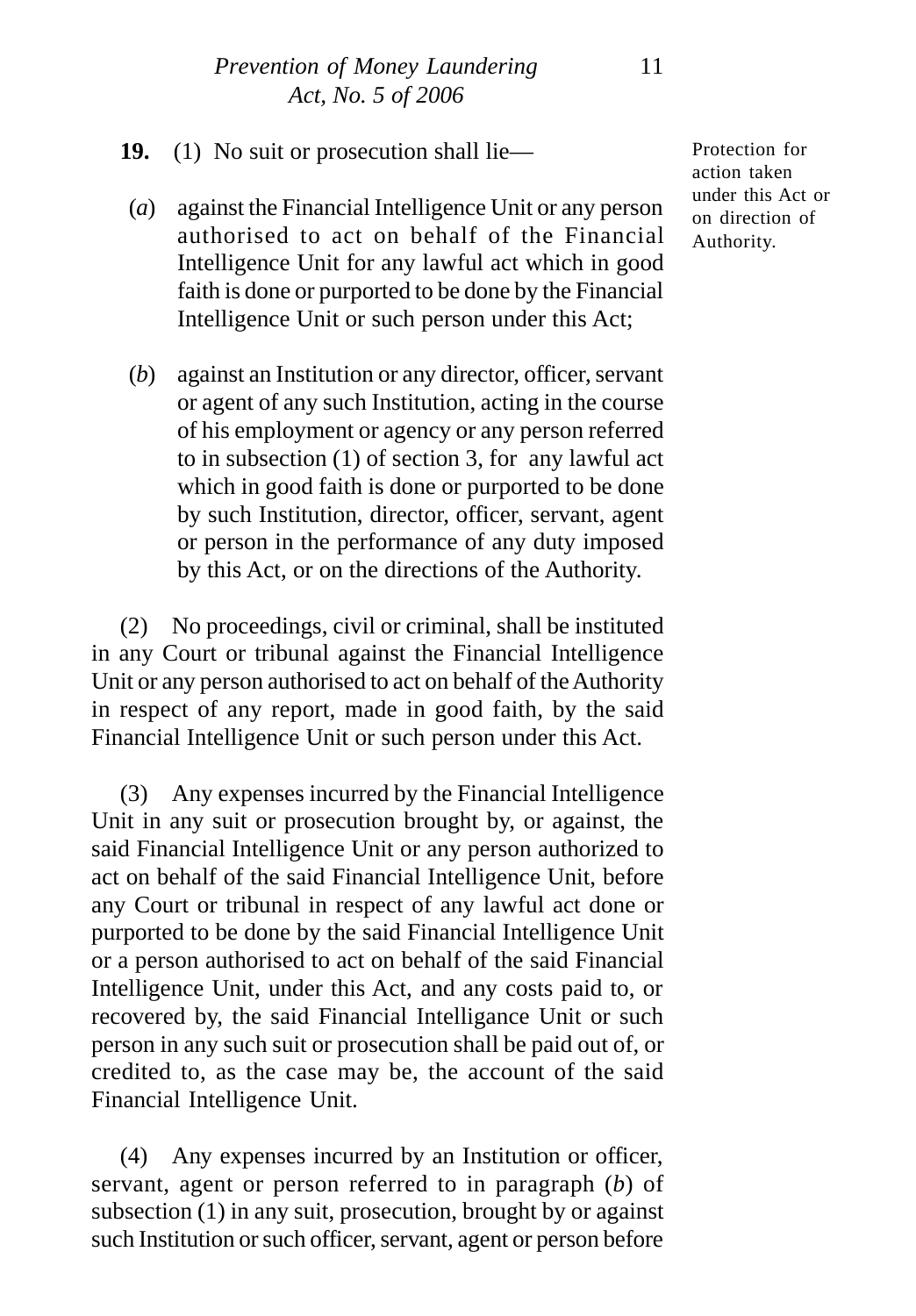any court or tribunal in respect of any act which is done or purported to be done by such Institution or such officer, servant, agent or person under this Act, or on the direction of the Financial Intelligence Unit, shall, if the Court or tribunal holds that the act was done in good faith, be paid by the said Financial Intelligence Unit, unless such expense is recovered by such Institution or officer, servant, agent or person, in such suit or prosecution.

**20.** (1) No person shall falsify, conceal, unlawfully destroy or otherwise dispose of, or cause or permit the falsification, concealment, unlawful destruction or disposal of any document, material or thing which is, or is likely to be relevant to the exercise, performance or discharge of any power, duty or function under this Act. Falsification of documents.

> (2) Any person who contravenes the provisions of subsection (1) shall be guilty of an offence under this Act and shall on conviction after trial before the High Court be liable to a fine not exceeding fifty thousand rupees or to imprisonment of either description for a period not exceeding one year or to both such fine and imprisonment.

Offences.

- **21.** (1) No person shall —
- (*a*) falsify, conceal, destroy or otherwise dispose of, or cause or permit the falsification concealment, destruction or disposal of, any document or material or thing which is or is likely to be relevant to the execution of any Order made in accordance with the provisions of this Act.
- (*b*) divulge, the fact that an investigation into an offence of money laundering or an offence under the law of any foreign State corresponding to the offence of money laundering, is being, or is about to be made, or divulge any other information to another person whereby such investigation is likely to be prejudiced.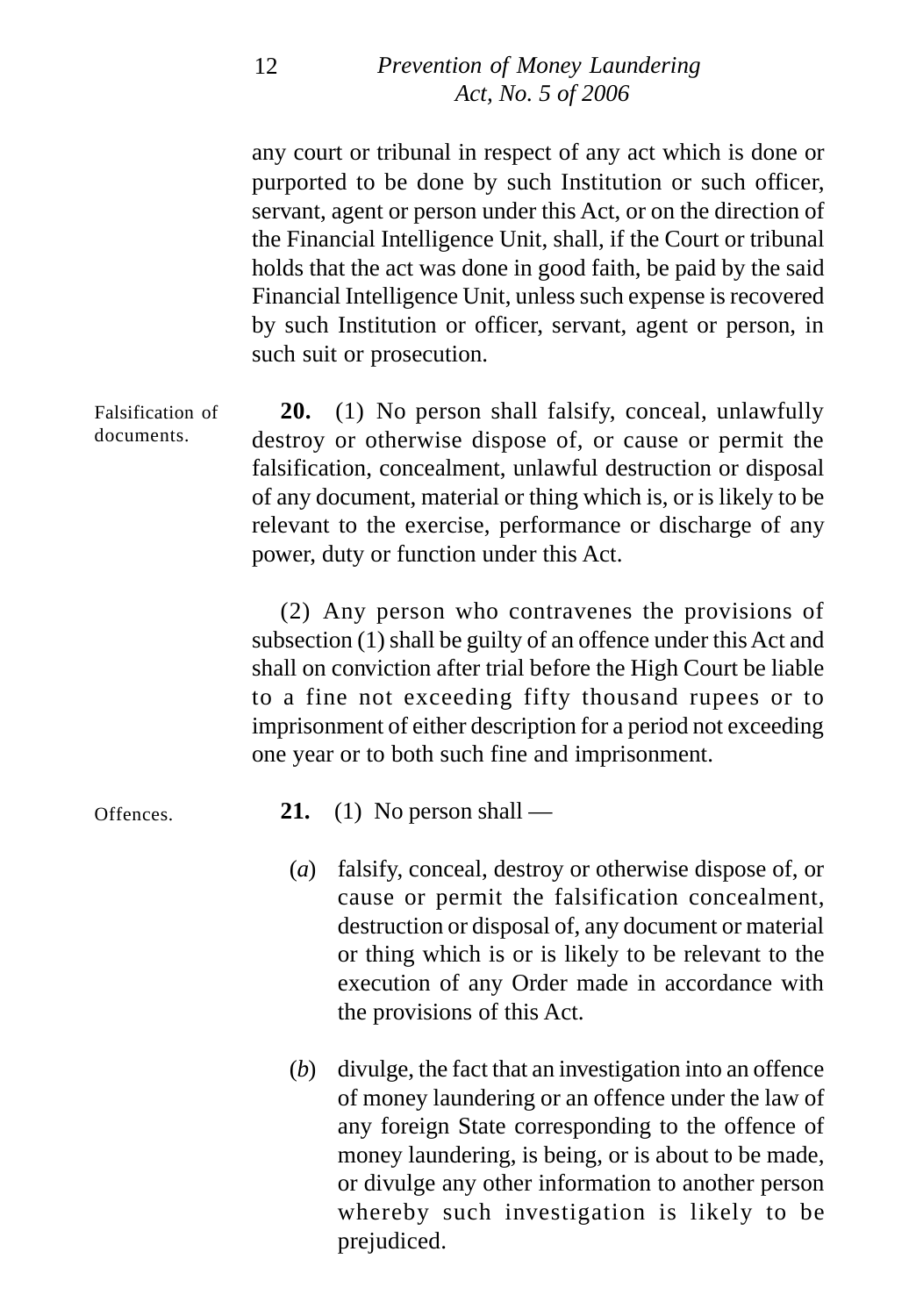(2) Any person who contravenes the provisions of subsection (1) shall be guilty of an offence under this Act and shall on conviction after trial before the High Court be liable to a fine not exceeding one hundred thousand rupees or to imprisonment of either description for a period not exceeding one year or to both such fine and imprisonment.

**22.** Where the Minister in consultation with the Minister of Finance considers it appropriate, either because an international arrangement so requires or permits, or in the interests of comity, he may order that the whole or any part of any property forfeited under the provisions of this Part of this Act, or the value thereof, be given or remitted to the requesting State. Asset sharing.

**23.** Where any officer or servant of an Institution discloses as hereinbefore provided his knowledge or belief that any property is derived or realized by means of any illegal activity, any subsequent dealing by such Institution, officer or servant with the owner of such property, shall be deemed not to constitute the aiding or abetment by such Institution, officer or servant, of an offence under this Act.

#### PART IV

#### PROVISIONS RELATING TO EXTRADITION AND MUTUAL ASSISTANCE IN RELATION TO THE OFFENCE OF MONEY LAUNDERING

**24.** The Schedule to the Extradition Law, No. 8 of 1977 is hereby amended by the insertion immediately before Part B thereof, of the following:—

"(47) An offence of Money Laundering within the meaning of the Prevention of Money Laundering Act, No. 5 of 2006.".

**25.** Notwithstanding anything contained in the Extradition Law, No. 8 of 1977 an offence in terms of this Act shall for the purpose only of extradition under that Law, be

Dealing with property by Institution &c. not to constitute an offence.

Amendment of the Extradition Law, No. 8 of 1977.

Interpretation in relation to the Extradition Law.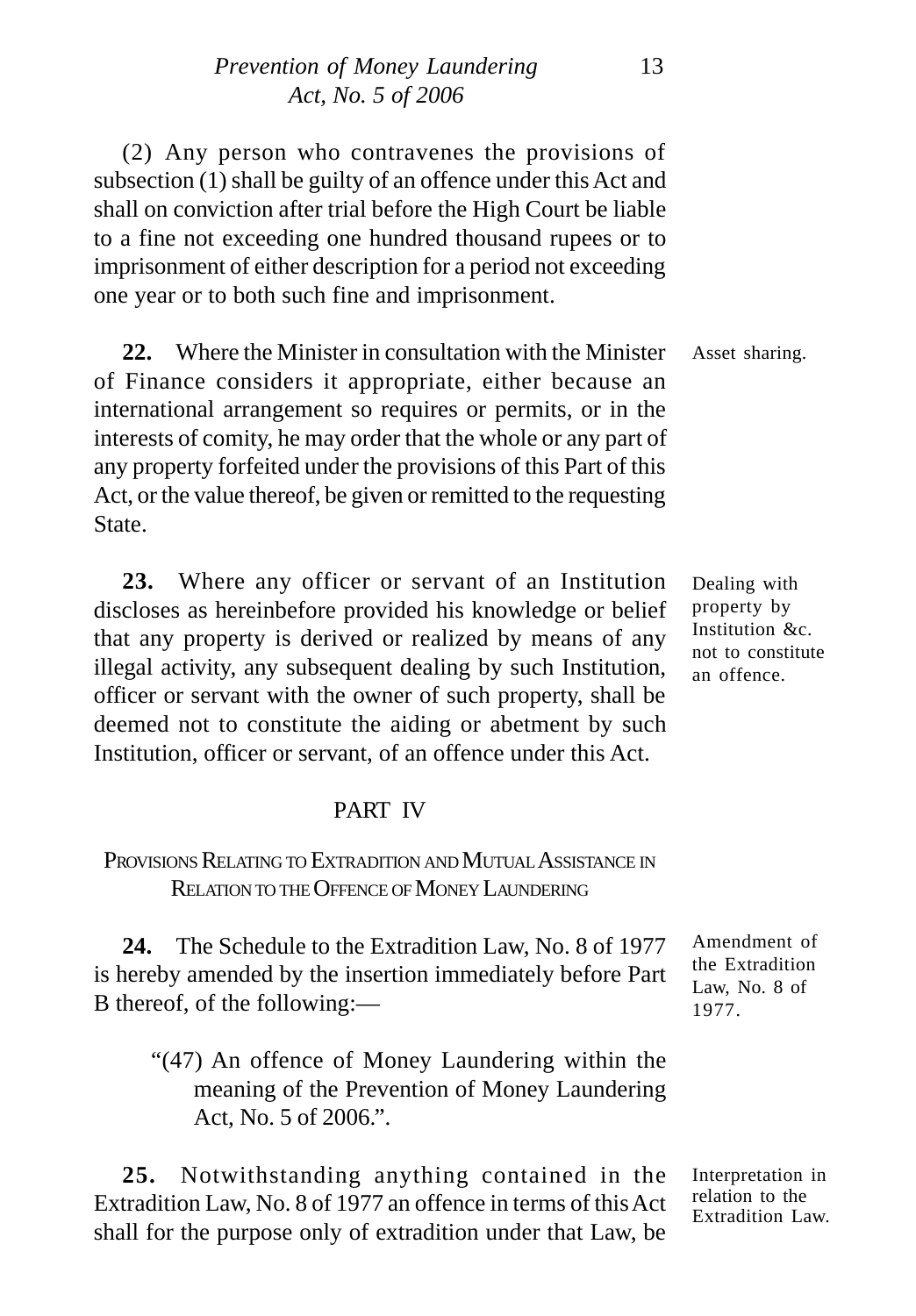deemed not to be a fiscal offence, or an offence of a political character, or an offence connected with a political offence or an offence inspired by political motives.

**26.** Where a request is made to the Government of Sri Lanka by or on behalf of the Government of another country for the extradition of any person accused or convicted of an offence, under this Act, the Minister shall, on behalf of the Government of Sri Lanka forthwith notify the Government of the requesting State of the measures that Government of Sri Lanka has taken, or proposes to take, for the prosecution or extradition of that person for that offence.

**27.** (1) The provisions of the Mutual Assistance in Criminal Matters Act, No. 25 of 2002 shall, wherever it is necessary for the investigation and prosecution of an offence under section 2 of this Act, be applicable in respect of the providing of assistance as between the Government of Sri Lanka and other States who are either Commonwealth countries specified by the Minister by Order under section 2 of the aforesaid Act or Non-Commonwealth countries with which the Government of Sri Lanka entered into an agreement in terms of the aforesaid Act.

(2) In the case of a country which is neither a Commonwealth country specified by the Minister by Order under section 2 of the aforesaid Act nor a No-Commonwealth country with which the Government of Sri Lanka has entered into an agreement in terms of the aforesaid Act, then it shall be the duty of the Government to afford all such assistance to, and may through the Minister request all such assistance from such country, as may be necessary for the investigation and prosecution of an offence under section 3 to the extent required for the discharge of its obligations under the United Nations Convention (including assistance relating to the taking of evidence and statements, the serving of process and the conduct of searches).

Duty of Minister to notify requesting State of measures taken against persons for whose extradition a request is made.

Assistance to Commonwealth countries &c,.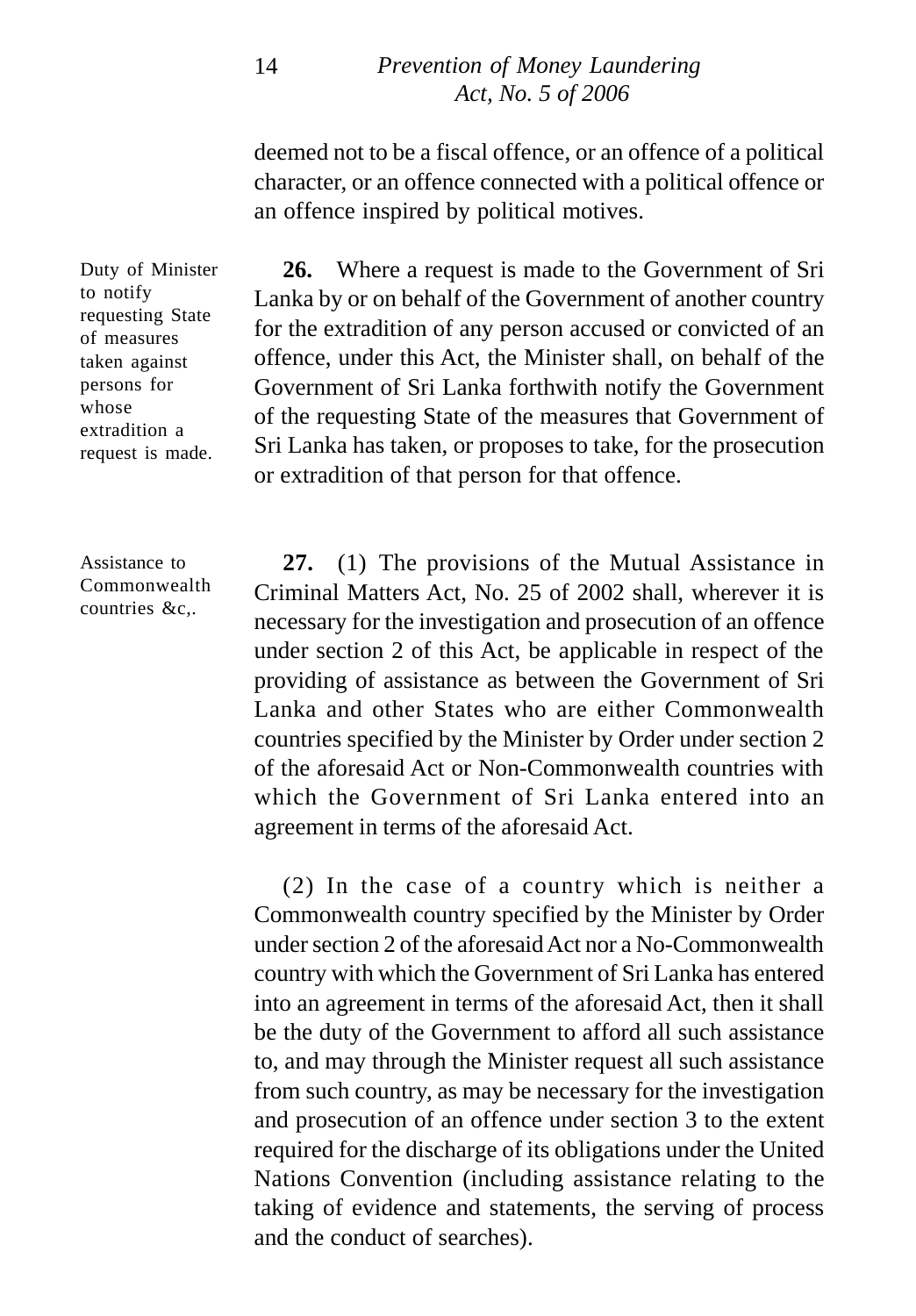(3) The grant of assistance to such country may be made subject to such terms and conditions as the Minister thinks fit.

**28.** (1) Where a person who is not a citizen of Sri Lanka is arrested for an offence under this Act, such person shall be entitled to communicate without delay with the nearest appropriate representative of the State of which he is a national or if he is a stateless person, the nearest appropriate representative of the State where he usually resides.

(2) A request under section 26 shall be deemed not to be invalidated for the purposes of any legal proceedings by reason of any failure to comply with the provisions of section 27, provided the Financial Intelligence Unit is satisfied that there is sufficient compliance with those provisions to enable it to properly execute the request.

**29**. (1) Where a person is arrested for an offence of money laundering, the Minister to whom the administration of this Act is assigned shall request the Minister in charge of the subject of Foreign Affairs to inform the relevant authorities in any other State which has made a request under section 26 in respect of such person, of the measures which the Government of Sri Lanka has taken or proposes to take for the prosecution or extradition of that person.

(2) Where a request is made to the Government of Sri Lanka, by or on behalf of the Government of any State for the extradition of any person accused or convicted of an offence corresponding to the offence of money laundering, the Minister in charge of the subject of Foreign Affairs shall, on behalf of the Government of Sri Lanka, forthwith inform the Government of the requesting State, of the measures which the Government of Sri Lanka has taken, or proposes to take, for the prosecution or extradition of that person.

(3) Where it is decided that no order should be made under the Extradition Law, No. 8 of 1977, for the extradition of any person accused or convicted of an offence corresponding to

Rights of persons arrested under this Act.

Duty of Minister to inform other States having jurisdiction over an offence.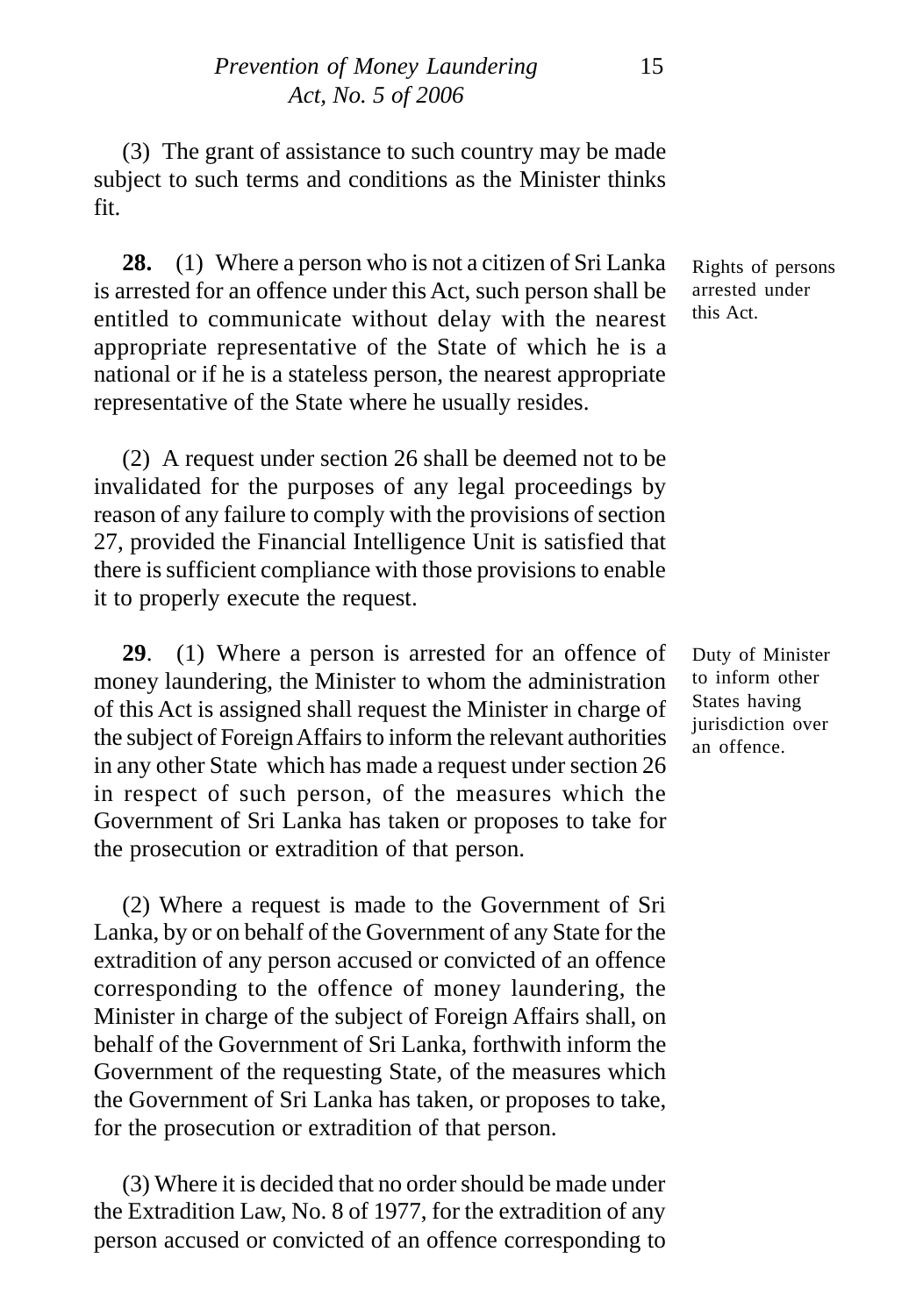the offence of money laundering pursuant to a request for his extradition made under that Law, by the Government of any State, the case shall be submitted to the law enforcement authorities, so that prosecution for the offence under the law of Sri Lanka, or any other appropriate action may be considered.

Requirements for assistance.

- **30.** (1) A request for assistance under section 27 shall:—
	- (*a*) confirm either that an investigation or prosecution is being conducted into an offence under the law of the requesting State corresponding to an offence of money laundering or that a person has been convicted of such an offence;
- (*b*) state the grounds on which any person is being investigated or prosecuted for such offence or give details of the conviction of such person;
- (*c*) give particulars sufficient to identify any person referred to in the request;
- (*d*) give particulars sufficient to identify an Institution or other person believed to have information, documents or material or thing relevant to the investigation or prosecution referred to paragraph (*a*) ;
- (*e*) request the Authority to whom the request is addressed to obtain from the Institution or other person referred to in paragraph (*d*) all or any of the information, documents or material or thing referred to in paragraph (*d*);
- (*f*) specify the manner in which and the person to whom, any information, document, material or thing obtained pursuant to the request, is to be transmitted;
- (*g*) state whether or not an order of freezing or order of Forfeiture required;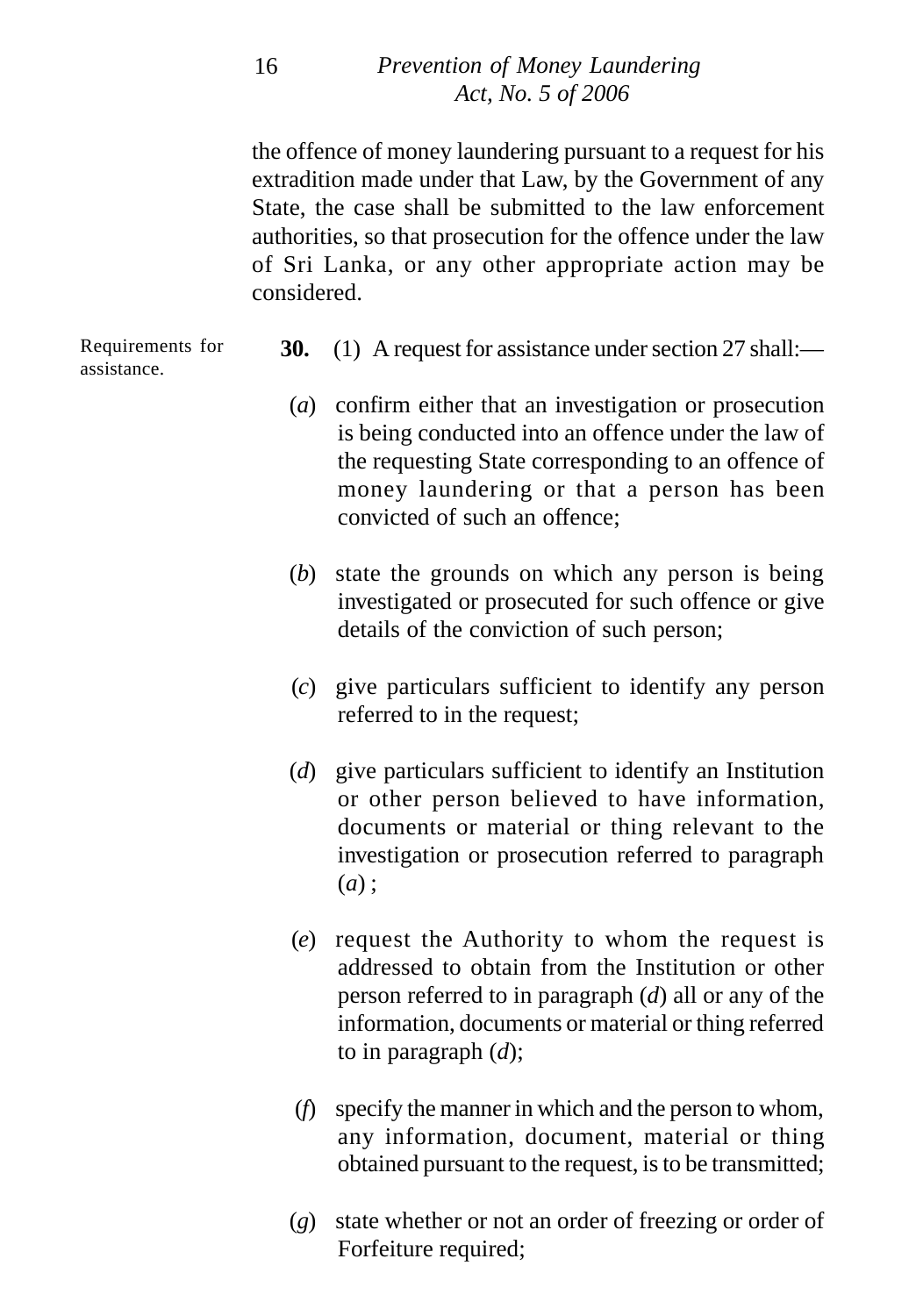(*h*) contain such other information as may assist the execution of the request.

(2) The Financial Intelligence Unit shall cause to be transmitted to the person referred to in paragraph (*f*) of subsection (1) of this section, any information, document, material or thing seized by, or delivered or produced to the Financial Intelligence Unit, pursuant to an Order made in accordance with the provisions of this Act.

**31.** Where there is an extradition arrangement in force between the Government of Sri Lanka and the Government of any other State, such arrangement shall be deemed, for the purposes of the Extradition Law, No. 8 of 1977, to include provision for extradition in respect of the offence of money laundering as defined in this Act, and of attempting or conspiring to commit, aiding and abetting the commission of, or conspiring to commit, such offence.

**32.** The Government shall afford such assistance (including the supply of any relevant evidence at its disposal) to the relevant authorities of any foreign State as may be necessary in connection with criminal proceedings instituted in the State against any person, in respect of an offence under the law of that State corresponding to the offence of money laundering.

**33.** (1) The Minister may make regulations under this Act for any matter authorized or required to be made under this Act, or for the purpose of carrying out or giving effect to the principles and provisions of this Act.

(2) Every regulation made by the Minister shall be published in the *Gazette* and shall come into operation on the date of such publication or on such later date as may be specified in the regulation.

Provision regarding extradition arrangement.

Duty of Government to afford assistance to other States.

Regulations.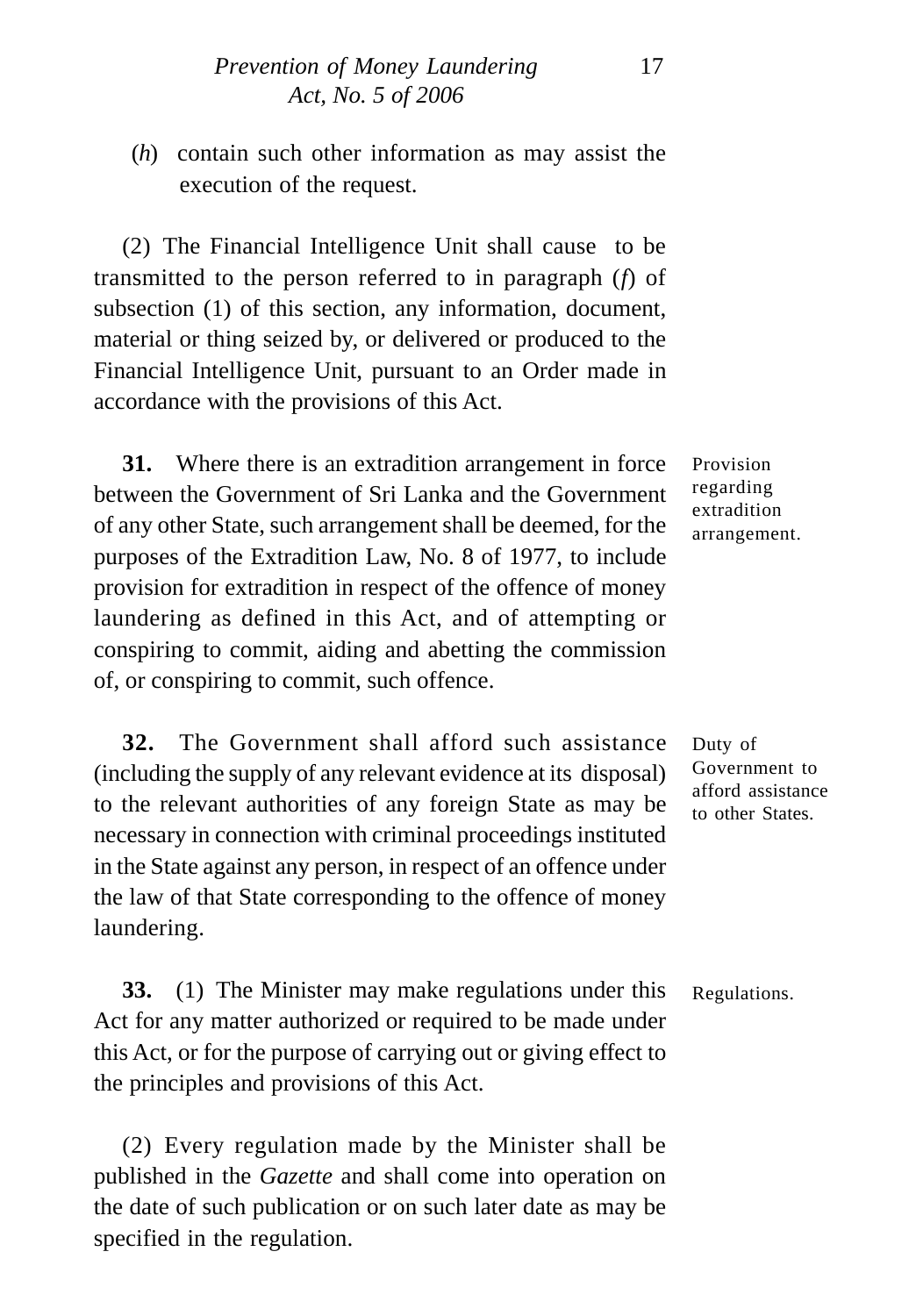|                                                            | (3) Every regulation made by the Minister shall as soon<br>as convenient after its publication in the Gazette be brought<br>before Parliament for its approval. Any regulation which is<br>not so approved shall be deemed to be rescinded as from the<br>date of disapproval but without prejudice to anything<br>previously done thereunder. |
|------------------------------------------------------------|------------------------------------------------------------------------------------------------------------------------------------------------------------------------------------------------------------------------------------------------------------------------------------------------------------------------------------------------|
|                                                            | (4) Notification of the date on which a regulation is<br>deemed to be rescinded shall be published in the Gazette.                                                                                                                                                                                                                             |
| Sinhala text<br>to prevail in<br>case of<br>inconsistancy. | 34. In the event of any inconsistency between the Sinhala<br>and Tamil texts of this Act, the Sinhala text shall prevail.                                                                                                                                                                                                                      |
| Interpretation.                                            | 35.<br>In this Act unless the context otherwise requires—                                                                                                                                                                                                                                                                                      |
|                                                            | "designated non-finance business" includes—                                                                                                                                                                                                                                                                                                    |
|                                                            | (a)<br>individual<br>and collective<br>portfolio<br>management;                                                                                                                                                                                                                                                                                |
|                                                            | (b)<br>investing administering or managing funds<br>or money on behalf of other person;                                                                                                                                                                                                                                                        |
|                                                            | safekeeping and administration of cash or<br>(c)<br>liquid securities on behalf of other persons;                                                                                                                                                                                                                                              |
|                                                            | (d)<br>safe custody services;                                                                                                                                                                                                                                                                                                                  |
|                                                            | under - writing and placement of insurance,<br>(e)<br>as well as insurance intermediation by agents<br>and brokers;                                                                                                                                                                                                                            |
|                                                            | (f)<br>trustee administration or investment<br>management or a superannuation scheme;                                                                                                                                                                                                                                                          |
|                                                            | (g)<br>casinos, gambling houses or conducting of<br>a lottery, including a person who carries on<br>such a business through the internet when<br>their customers engage in financial<br>transactions equal to or above the prescribed                                                                                                          |

threshold;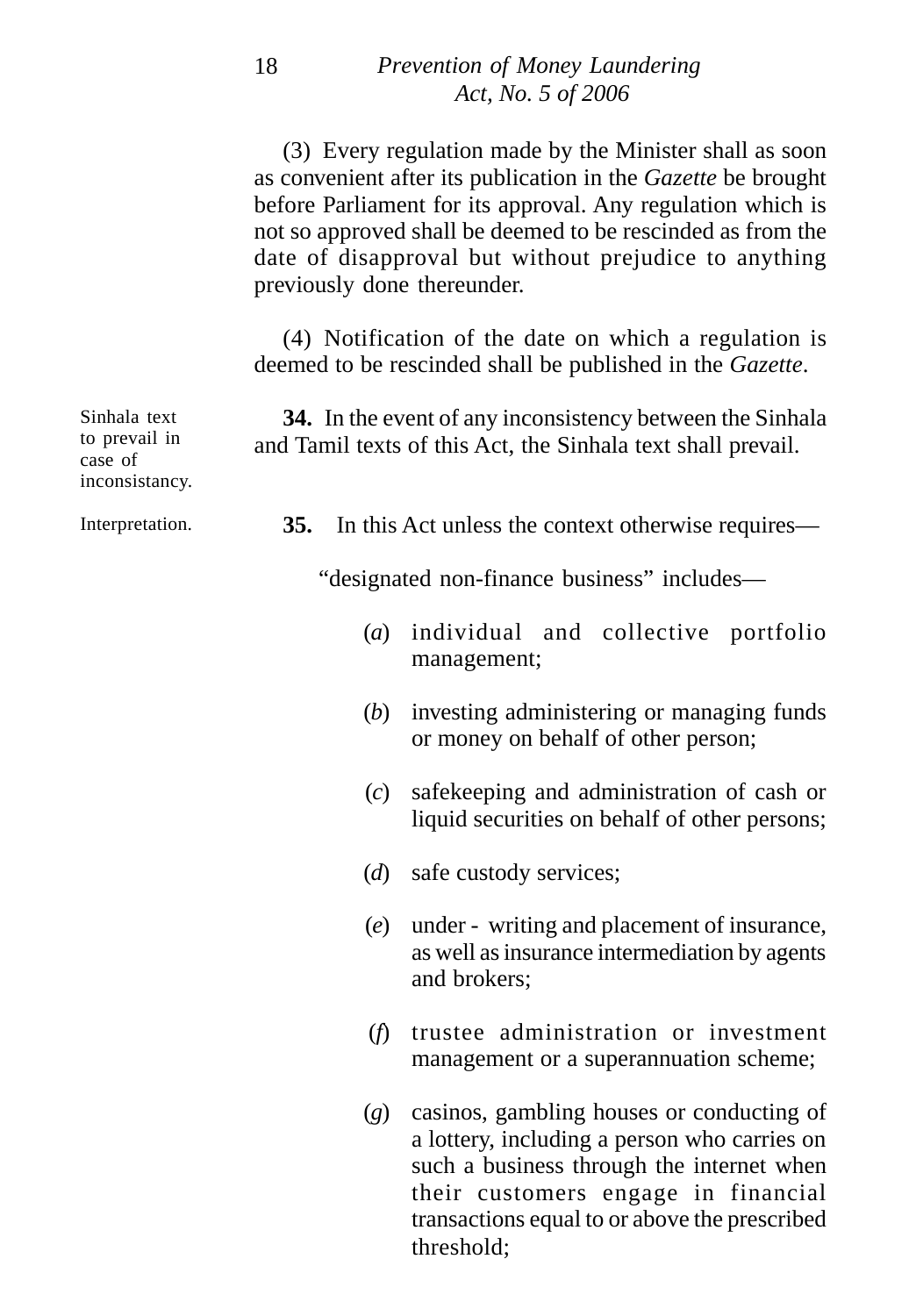- (*h*) real estate agents, when they are involved in transactions for their clients in relation to the buying and selling of real estate;
- (*i*) dealers in precious metals and dealers in precious and semi-precious stones, including but not limited to metals and stones covered by the Gem and Jewellery Act, No. 50 of 1993, when they engage in cash transactions with a customer equal to or above the prescribed threshold;
- (*j*) lawyers, notaries, other independent legal professionals and accountants when they prepare for, or carry out, transactions for their clients in relation to any of the following activities :—
	- (i) buying and selling of real estate;
	- (ii) managing of client money, securities or other assets;
	- (iii) management of bank, savings or securities accounts;
	- (iv) organization of contributions for the creation, operation or management of companies; and
	- (v) creation, operation or management of legal persons or arrangements and the buying and selling of business entities;
- (*k*) a trust or company service provider not otherwise covered by this definition, which as a business provides one or more of the following services to third parties:—
	- (i) formation or management of legal persons;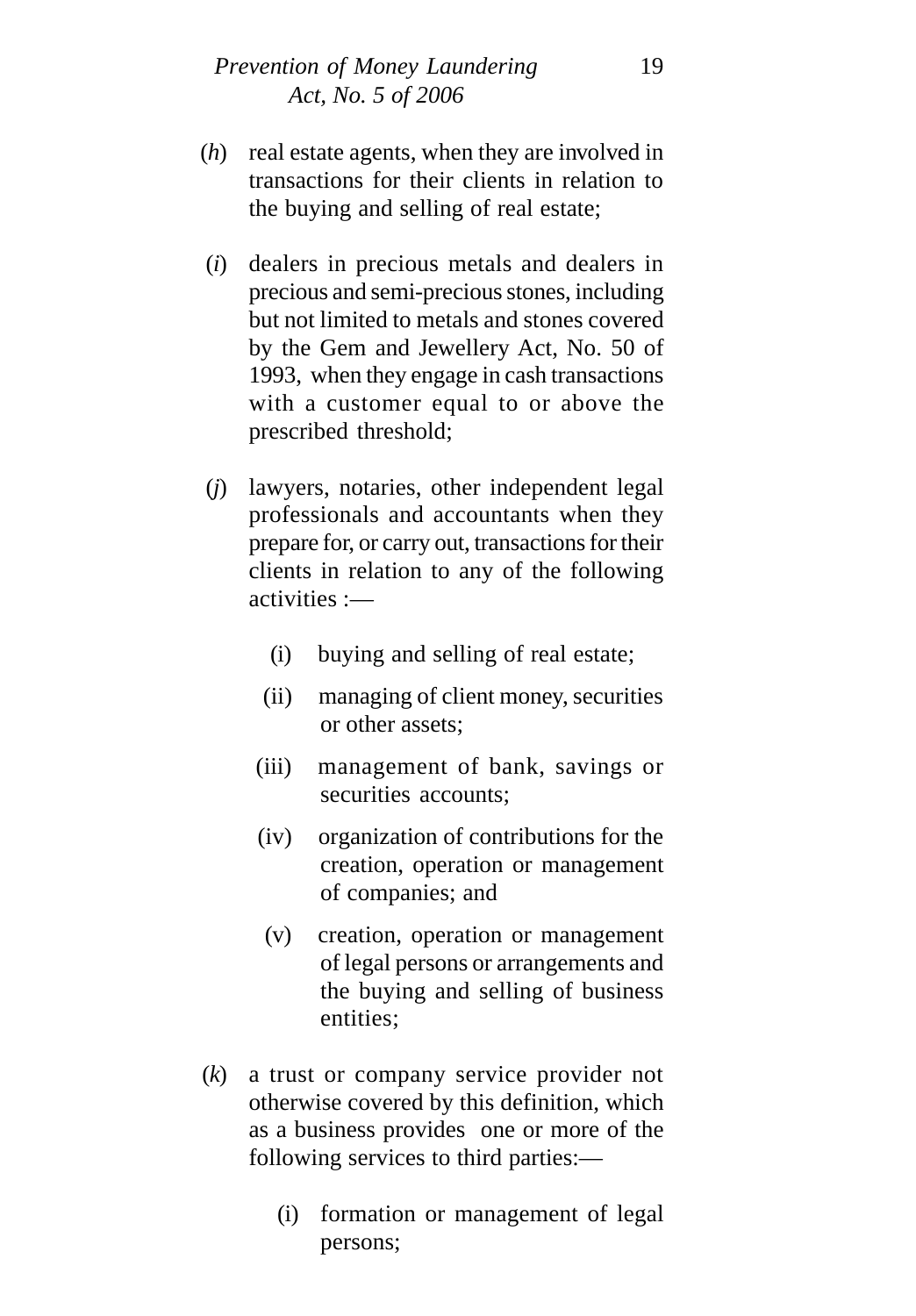- (ii) acting as or arranging for another person to act as, a director or secretary of a company, a partner of a partnership or a similar position in relation to other legal persons;
- (iii) providing a registered office, business address or accommodation, correspondence or administrative address for a company, a partnership or for any other legal person or arrangement;
- (iv) acting as or arranging for another person to act as, a trustee of an express trust;
- (v) acting as or arranging for another person to act as, a nominee shareholder for another person;
- (*l*) offshore business in accordance with the definitions provided for the same in other written laws; and
- (*m*) such other business as may be prescribed from time to time by the Minister taking into consideration the interests of the national economy;
- "Financial Intelligence Unit (FIU)" means the Financial Intelligence Unit established under section of the Financial Transactions Reporting Act, No. 6 of 2006;
- "finance business" includes any one of the following businesses or activities :—
	- (*a*) banking, as defined in the Banking Act, No. 30 of 1988, including the acceptance of deposits or other repayable funds from members of the public;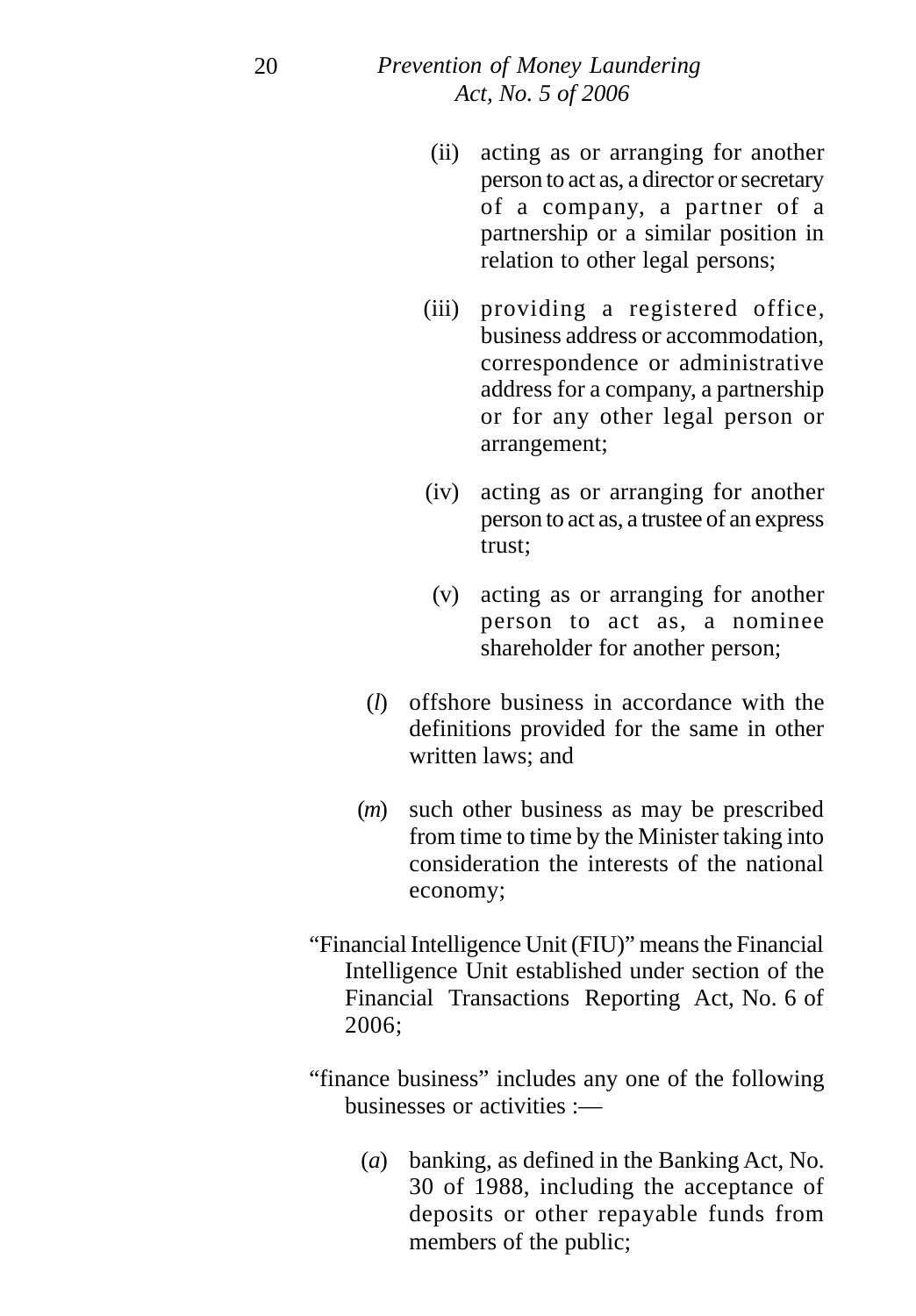- (*b*) finance business as defined in the Finance Companies Act, No. 78 of 1988 (irrespective of whether the person is licensed or registered under the Act) ;
- (*c*) lending, including consumer credit, mortgage credit, factoring (with or without recourse) and financing of commercial transactions;
- (*d*) financial leasing other than transactions relating to consumer products;
- (*e*) the transfer of money or value;
- (*f*) money and currency changing services;
- (*g*) issuing and managing means of payment (*i.e* credit cards, travellers' cheques, money orders and bankers' drafts and electronic money);
- (*h*) issuing financial guarantees and commitments, including but not limited to, consumer credit, factoring with or without recourse and financing of commercial transactions including forfeiting;
- (*i*) trading for its own account or for the account of customers in money market instruments (*i.e.* cheques, bills of exchange, certificates of deposit and derivatives), foreign exchange, exchange, interest rate and index instruments, commodity futures trading and transferable securities;
- (*j*) participating in securities issues and the provision of financial services related to such issues; and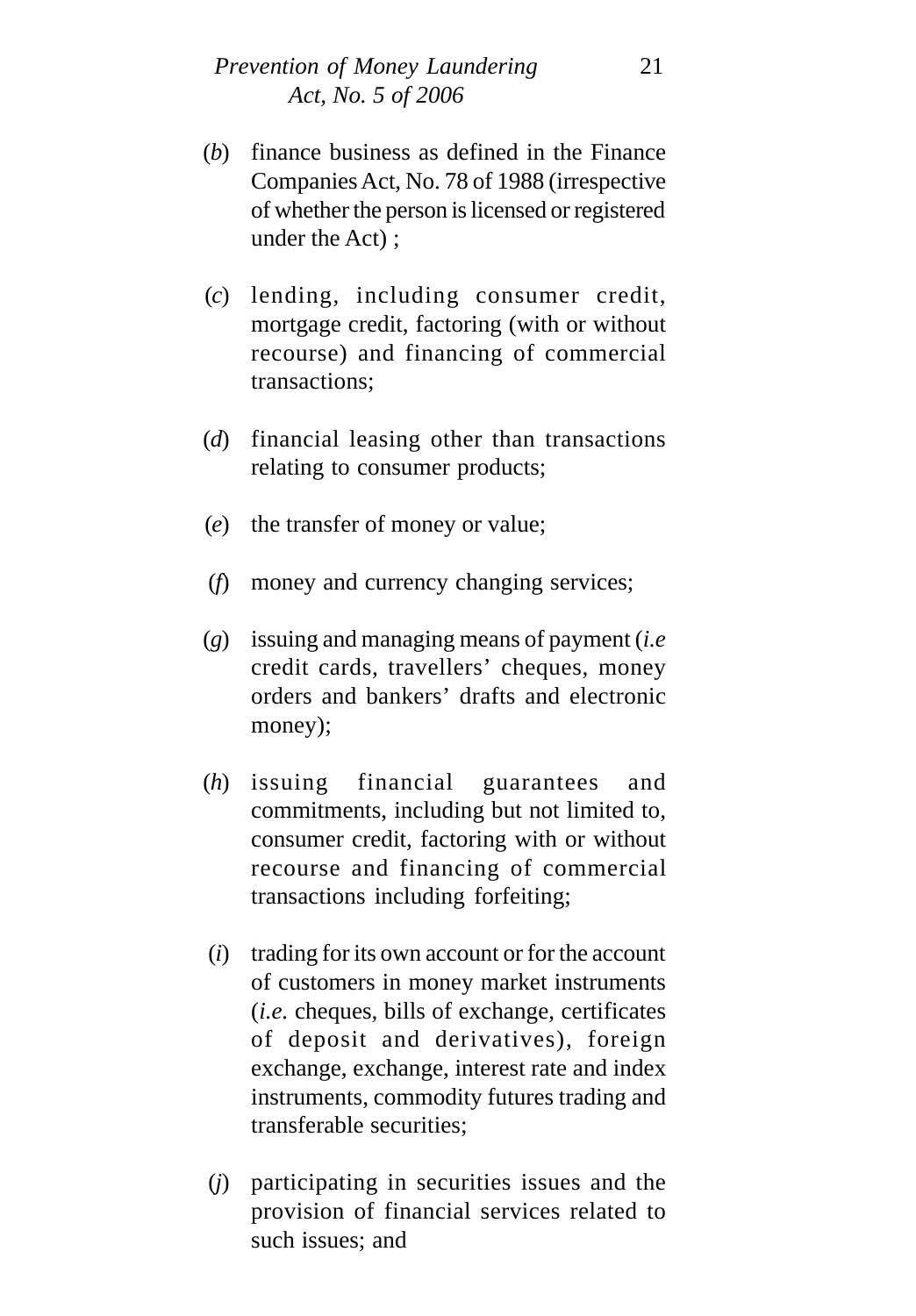- (*k*) such other business as may be prescribed from time to time by the Minister taking into consideration the interests of the national economy.
- "Institution" means any person or body of persons engaged in or carrying out any finance business or designated non-finance business within the meaning of this Act;
- "Offshore Unit" means a unit or department of a licensed commercial bank carrying on banking business, subject to the provisions of Part IV of the Banking Act, No. 30 of 1988, dealing with Offshore Banking;

"person" includes a body of persons;

- "property" means any currency, and includes any asset of any kind, whether corporeal or incorporeal, movable or immovable, tangible or intangible whether situated in Sri Lanka or elsewhere, and legal documents or instruments in any form whatsoever including electronic or digital form, evidencing title to, or interest in, such assets, including but not limited to bank credits, travellers cheques, bank cheques, money orders, shares, securities, bonds, drafts, letters of credit and includes any legal or equitable interest in any such property;
- "transaction" means any activity connected with finance business or designated non-finance business ;

"transaction" in relation to property includes—

(*a*) a purchase, sale, loan, charge, mortgage, lien, pledge, transfer, delivery, assignment, subrogation, transmission, gift, donation,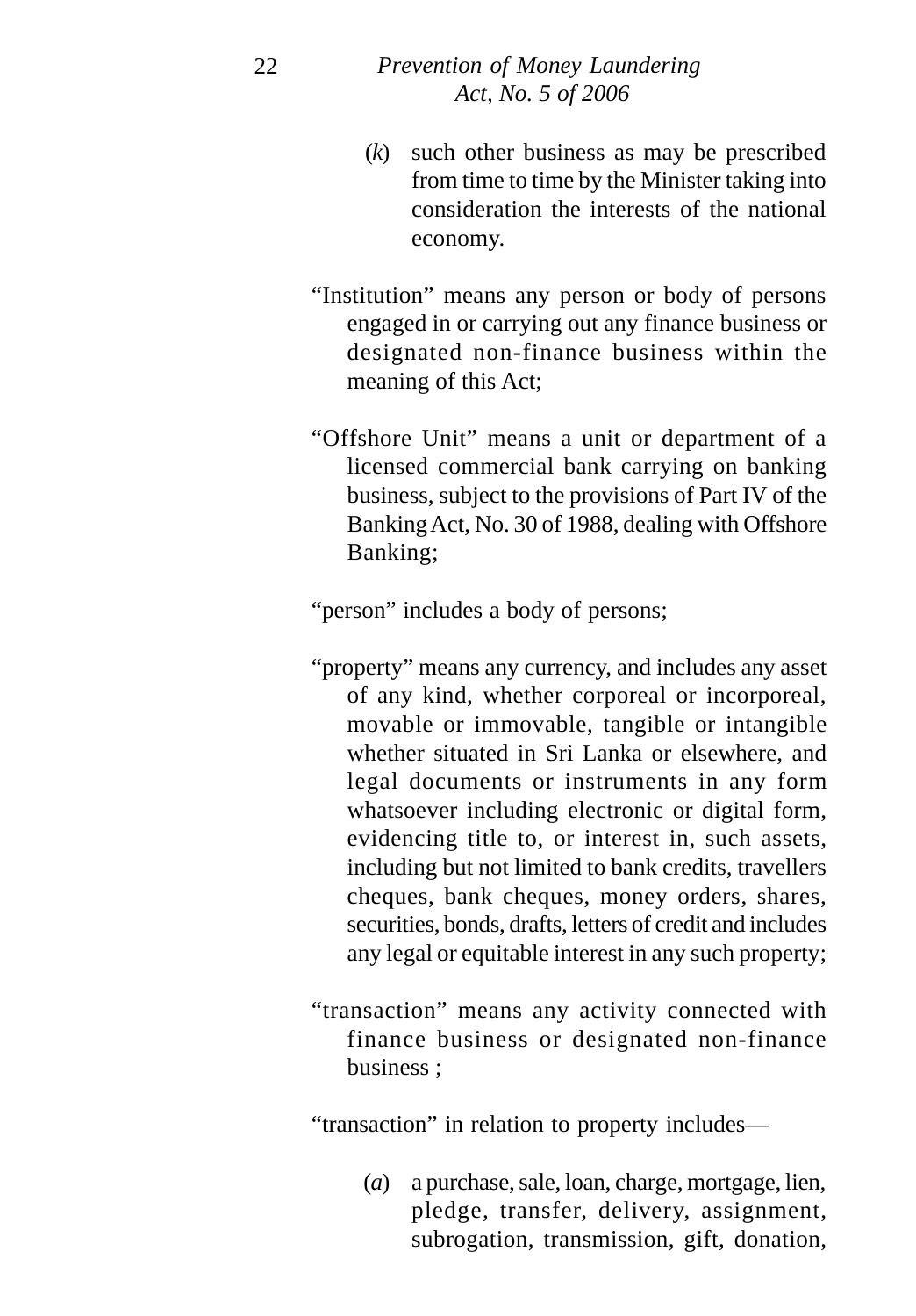creation of a trust, settlement, deposit including any deposit of any article, withdrawal, transfer between assets, extension of credit;

- (*b*) any agency or grant of power of attorney;
- (*c*) any other disposition or dealing of property in whatever form, or whatsoever description or nature, howsoever described, which results in any right, title, interest or privilege, whether present or future, or whether vested or contingent, in the whole or any part of such property being conferred on any person; and
- "unlawful activity" means any act which constitutes and offence under —
	- (*a*) the Poisons, Opium and Dangerous Drugs Ordinance (Chapter 218);
	- (*b*) any law or regulation for the time being in force relating to the prevention and suppression of terrorism;
	- (*c*) the Bribery Act (Chapter 26);
	- (*d*) the Firearms Ordinance (Chapter 182), the Explosives Ordinance (Chapter 183) or the Offensive Weapons Act, No. 18 of 1966.
	- (*e*) the Exchange Control Act (Chapter 423);
	- (*f*) an offence under section 83C of the Banking Act, No. 30 of 1988;
	- (*g*) any law for the time being in force relating to transnational organised crime;
	- (*h*) any law for the time being in force relating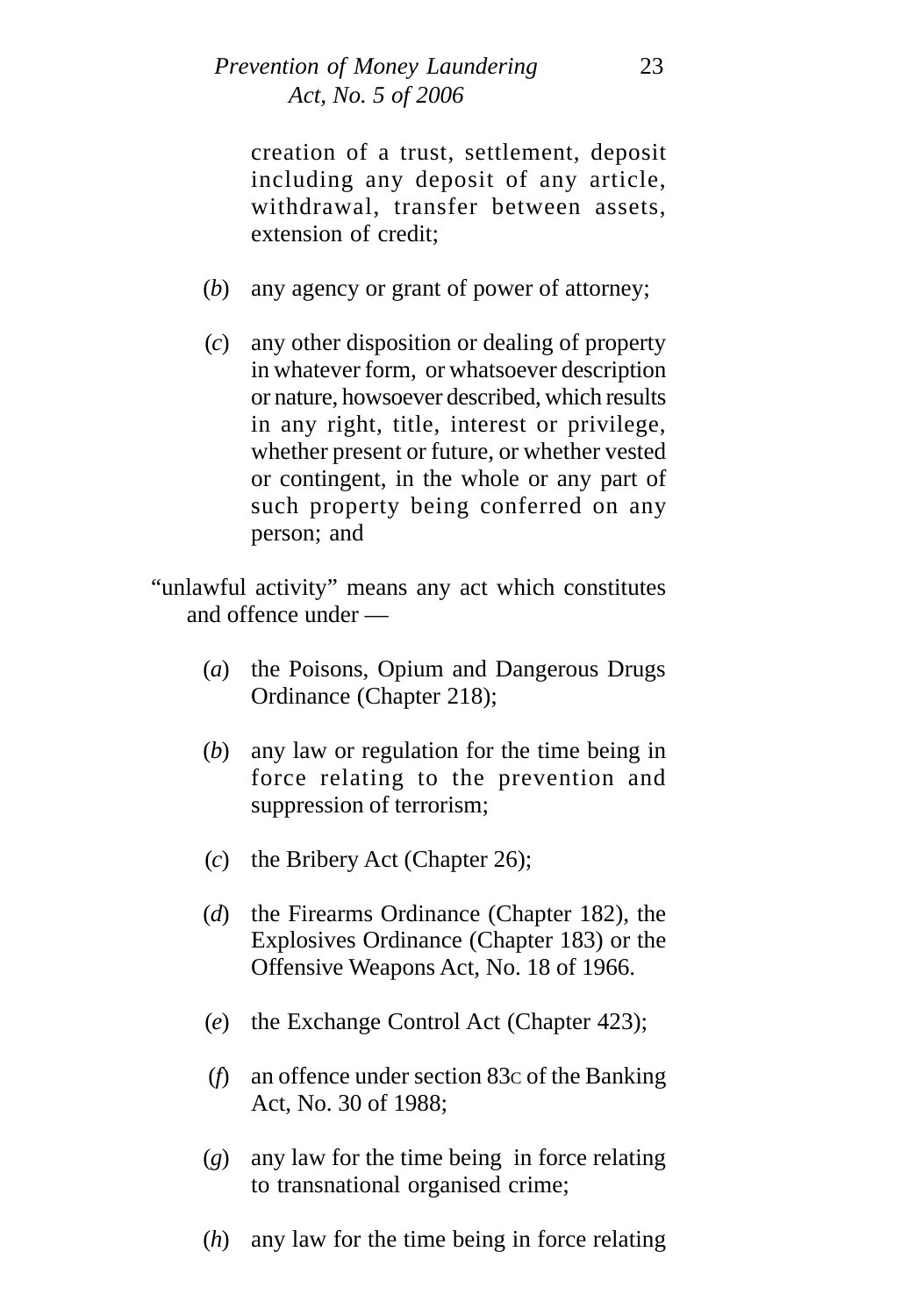to cyber crime;

- (*i*) any law for the time being in force relating to offences against children;
- (*j*) any law for the time being in force relating to offences connected with the trafficking of persons; and
- (*k*) an offence under any other law for the time being in force which is punishable by death or with imprisonment for a term of seven years or more.